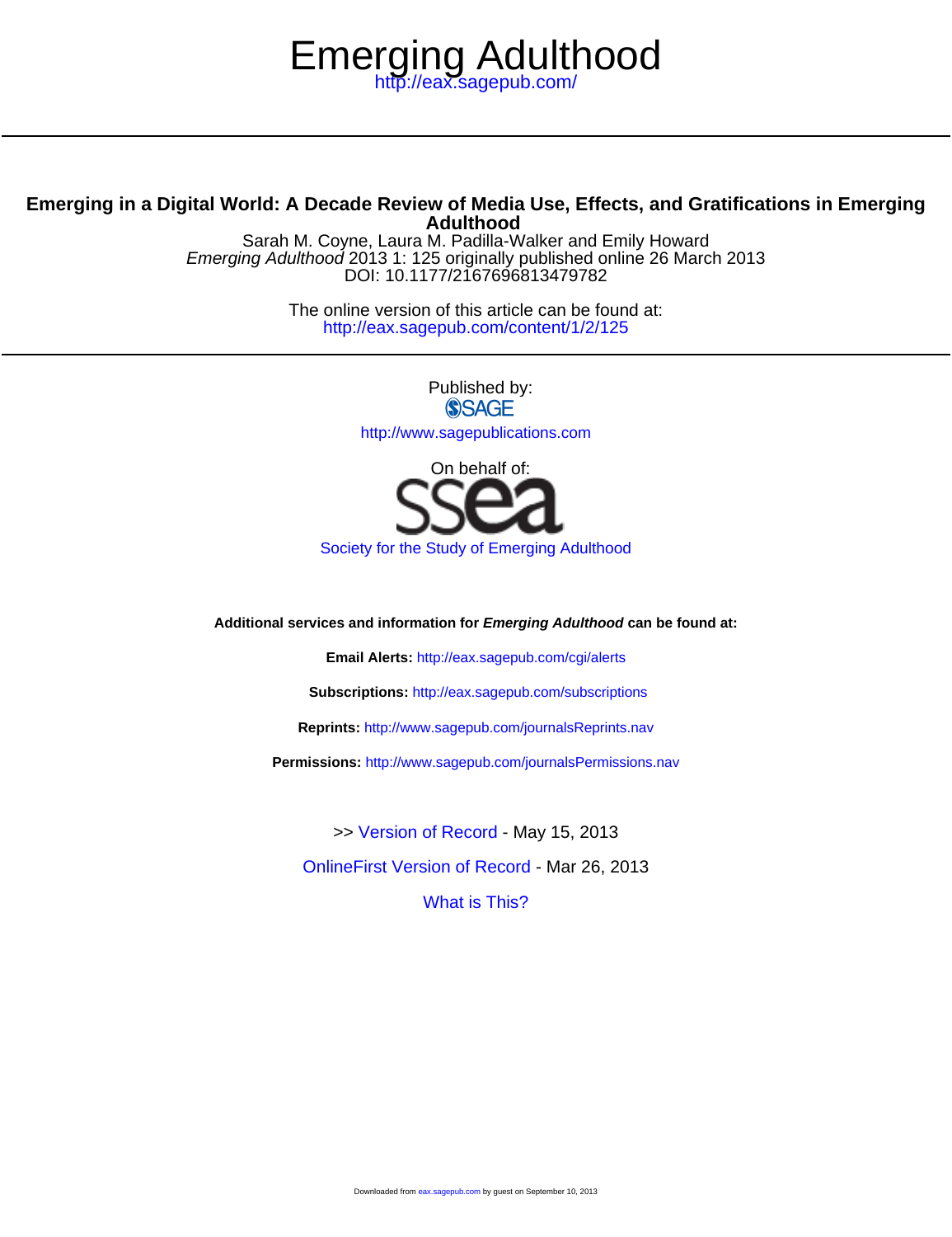# Emerging in a Digital World: A Decade Review of Media Use, Effects, and Gratifications in Emerging Adulthood

Emerging Adulthood 1(2) 125-137  $\odot$  2013 Society for the Study of Emerging Adulthood and SAGE Publications Reprints and permission: [sagepub.com/journalsPermissions.nav](http://www.sagepub.com/journalsPermissions.nav) DOI: 10.1177/2167696813479782 [ea.sagepub.com](http://ea.sagepub.com)

**SSAGE** 

Sarah M. Coyne<sup>l</sup>, Laura M. Padilla-Walker<sup>l</sup>, and Emily Howard<sup>l</sup>

### Abstract

This article reviews the recent literature on uses, effects, and gratifications of media during emerging adulthood. We examine traditional media forms, including television, films, video games, music, and books, and also newer media, such as cell phones, social networking sites, and other Internet use. We find that emerging adults spend more time using the media than they spend doing any other activity, with the most time being spent on the Internet and listening to music. We also find that exposure to certain types of media content can influence both positive and negative outcomes in emerging adulthood, including, aggressive and prosocial behavior, body image, sexual behavior, friendship quality, and academic achievement. We also show that emerging adults use the media to gratify certain needs; key among these are for autonomy, identity, and intimacy needs. Finally, we discuss areas for future research involving media and emerging adulthood.

#### Keywords

media, emerging adulthood, uses and gratifications, effects, college students

Emerging adulthood has been defined as the period between the age of 18 and the late 20s. It is characterized as a period that is developmentally distinct from adolescence and young adulthood, particularly for those from industrialized nations. Emerging adulthood has been identified as a time of identity exploration (primarily in the areas of love, work, and worldviews), instability (primarily in terms of residence changes), feeling in-between (not yet feeling like and adult, but no longer considering oneself a child), being self-focused, and feeling very positive and optimistic about future possibilities (Arnett, 2006; Nelson & Barry, 2005). It should be noted that, although research has found evidence of aspects of emerging adulthood in a variety of cultures (e.g., China, India, Romania; Nelson, Badger, & Wu, 2004; Seiter & Nelson, 2011), this time period may look significantly different as a function of culture and socioeconomic status (Arnett, 2006). In addition, the majority of the research in regard to media use during emerging adulthood has focused on college students, who likely are not representative of the heterogeneity that exists among emerging adults.

Regardless of where emerging adults are studied, it appears that one salient feature of emerging adulthood is media use (Brown, 2006). Because of the relative freedom of this time period (compared to adolescence or adulthood), it can function both as a socialization agent and as something that emerging adults purposefully seek out as a way of expressing autonomy, exploring identity, and building or maintaining relationships. Emerging adults spend more time each day using the media than in engaging in any other activity, including time spent in school,

at work, with friends, and sleeping (Alloy Media & Marketing, 2009). Indeed, the current generation has been called *Generation* M [edia] and has been said to be "media saturated," highlighting the increasing time spent with media in any given day (Roberts, Foeher, & Rideout, 2005). In the current review, we will examine how emerging adults spend their time in regard to media, and will highlight specific forms of media that are typically used. We will also examine the effects of various media content and media usage on emerging adult outcomes, including aggression, academic achievement, sexual behavior, prosocial behavior, body image, and friendship and relationship outcomes. We will then examine the various reasons for which emerging adults use media, and how media use might assist with key developmental tasks in emerging adulthood, such as identity, autonomy, and intimacy (Arnett, 2006). Finally, we will suggest important directions for future research.

## Media Use in Emerging Adulthood

Over the past 30 years, the media have increasingly dominated the leisure time of emerging adults. The emerging adults of

#### Corresponding Author:

Sarah M. Coyne, PhD, School of Family Life, Brigham Young University, JFSB 2087, Provo, UT 84602, USA. Email: smcoyne@byu.edu

<sup>&</sup>lt;sup>1</sup> School of Family Life, Brigham Young University, Provo, UT, USA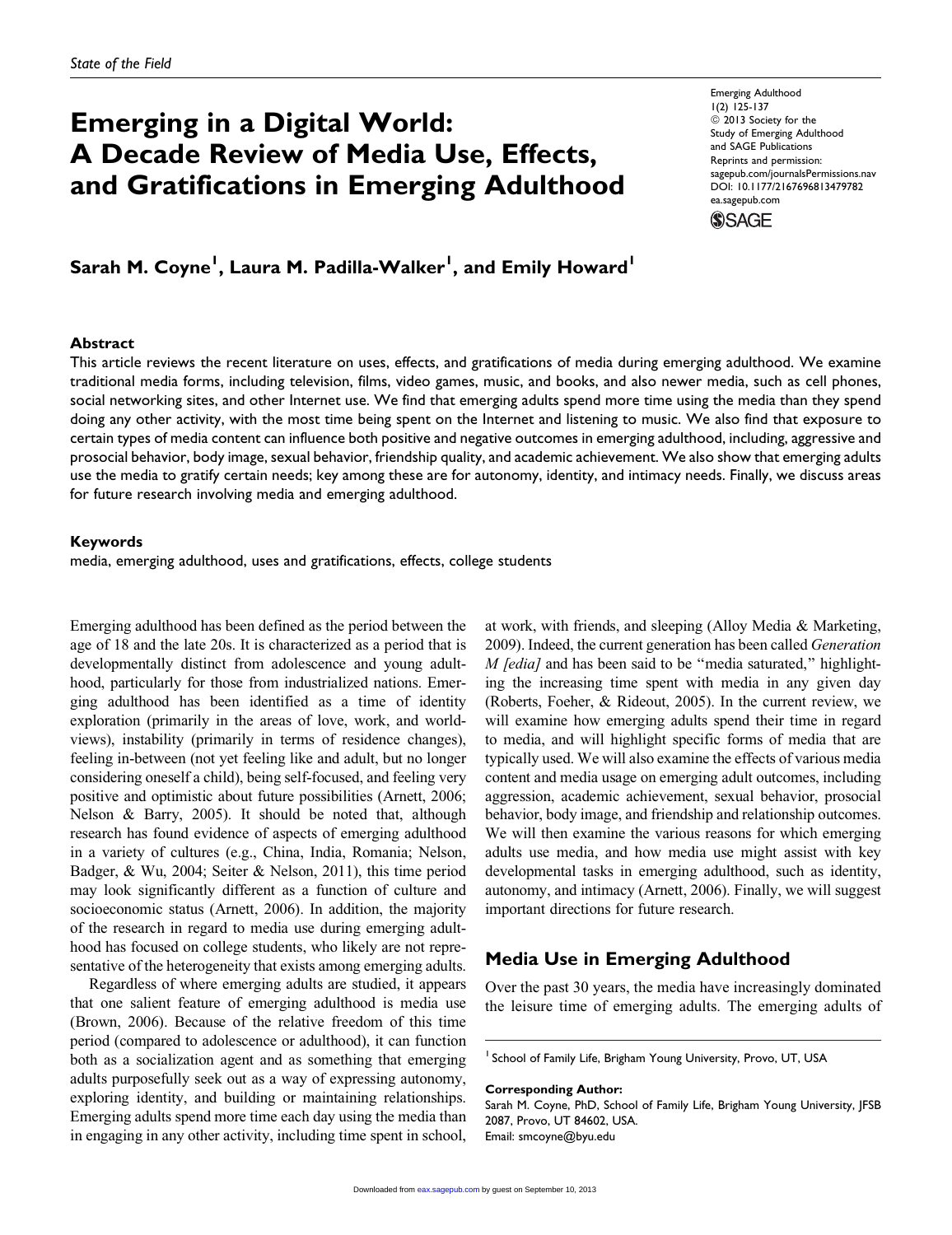today have been raised in a media saturated world; the Internet, cell phones, video games, and television have been commonplace since their infancy. Though figures vary, most emerging adults spend around 12 hr each day engaged with media (Alloy Media & Marketing, 2009). This figure is comparable to that of adolescents, who spend around 11 hr a day interacting with media content (Kaiser Family Foundation, 2010).

## New Media

Technology has developed rapidly during the life span of today's emerging adults (see Norman, 2012). For examples, since the early 1990s when the current generation of emerging adults were born, the first search engines, web browsers, and webcams were just being developed. By the mid-1990s, computers were now becoming commonplace in the average American family, there were 10,000 different websites, "Yahoo," "Amazon," and ''E-bay'' were founded, and the first computer with wireless connectivity was produced. By the late 1990s, there were now 36,000,000 different websites, ''Google'' was founded, and DVDs and MP3s were introduced in to the mainstream markets. By the early 2000s, there were over 180,000,000 websites, ''Pandora," "Wikipedia," "MySpace," and "Skype" were founded, and the iPod was released. Just a few years later, by the late 2000s, "Facebook," "YouTube," and "Twitter" were founded, personal blogs become common, over 90% of cameras being sold were digital, the first iPhone, tablet computer, Blu-ray, and e-reader were introduced, many newspapers were printing editions online, and more individuals were downloading their music as opposed to buying CDs. In just a few short years, smartphones, e-readers, and tablet computers have gone through a number of iterations, with new models being produced at a rapid rate. In sum, when the current generation of emerging adults was born, the majority of families did not own a computer, cell phone, laptop, or had access to the Internet. They were listening to music on CDs, watching movies on video home system (VHS), reading actual books, and a ''social network'' consisted of their parent's Christmas card list. During this generation alone, most American families now have home computers, access to the Internet, cell phones (many with Smartphones), iPods, and a ''social network'' is now a household word (Kaiser Family Foundation, 2010; Lenhart et al., 2011; Smith, 2011).

Accordingly, it is common for emerging adults to spend a substantial portion of the day using newer forms of media, including social networking sites (SNSs), other Internet use, and cell phones. For example, in a national study of Internet use, the Pew Foundation found that fully 92% of 18–24 years olds are Internet users, and for college students specifically, the number is nearly 100% (Jones, 2002). Padilla-Walker, Nelson, Carroll, and Jensen (2010) found that emerging adults spend about 3½ hr per day on the Internet, with most time being spent on e-mail/social networking, entertainment, and school/work. Other sources indicate that most college students use the Internet either every day or every other day, usually for between 30 and 60 min per sitting (Gordon, Juang, & Syed, 2007). Time spent on SNSs is high, around 52 min every day, with the

overwhelming majority of that time being spent on Facebook (Jacobsen & Forste, 2011). Emerging adults also spend a large amount of time using cell phones; 96% of college students have a cell phone, and on average they spend nearly 45 min per day texting or making phone calls (Jacobsen & Forste, 2011). Though longitudinal studies of emerging adults and media have not yet been conducted, we suspect that these new forms (including the Internet, SNSs, and cell phones) have dramatically increased total media use and changed the way emerging adults communicate during this developmental period.

## Traditional Forms of Media

Though emerging adults spend many hours using new forms of media, they also spend a substantial amount of time with traditional media. For example, music appears to be a particularly important form of media for emerging adults. Lonsdale and North (2011) found that emerging adults listened to music for about 3½ hr each day, comparable to the time they spend on the Internet. They also reported that music was more important to their everyday life than a number of other leisure activities, including television, video games, books, sports, and favorite hobbies. With the development of new technologies, such as MP3 players, listening to music has become increasingly portable and accessible for emerging adults.

Television, movie viewing, and playing video games are also common among emerging adults, though many programs and games are now being accessed online (Alloy Media & Marketing, 2009). Surveys report that college students spend between 1 and 2 hr a day watching television (Jacobsen & Forste, 2011; Mokhtari, Reichard, & Gardner, 2009), with popular dramas (e.g., Grey's Anatomy) and sitcoms (e.g., The Office) among the most commonly viewed (Alloy Media & Marketing, 2009). In terms of video game use, approximately 55% of emerging adult men play video games at least once a week, compared with only about  $6\%$  of women. Though Jones (2003) found that every single college student he surveyed reported playing a video, computer, or online game at least once in their life, the actual mean amount of time spent playing video games per day is only about 10 min (Jacobsen & Forste, 2011). This figure may be somewhat misleading, though, as many emerging adults do not play video games, while others play for several hours each day. Indeed, more than 50% of women say they *never* play video games, compared with only 15% of men and 81% of emerging adult women never play violent video games, compared with only 25% of men (Padilla-Walker, Nelson, Carroll, & Jensen, 2010).

Finally, emerging adults report reading at somewhat lower levels than other forms of media. A National Endowment for the Arts (2004) report revealed that approximately  $65\%$  of college freshmen read for pleasure less than 1 hr per week. However, a time-diary study involving college students found that 32% of students read for recreation almost every day, with the mean reading time being around 1 hr per day (Mokhtari et al., 2009). Interestingly, this same survey found that around 70% of college students reported really enjoying recreational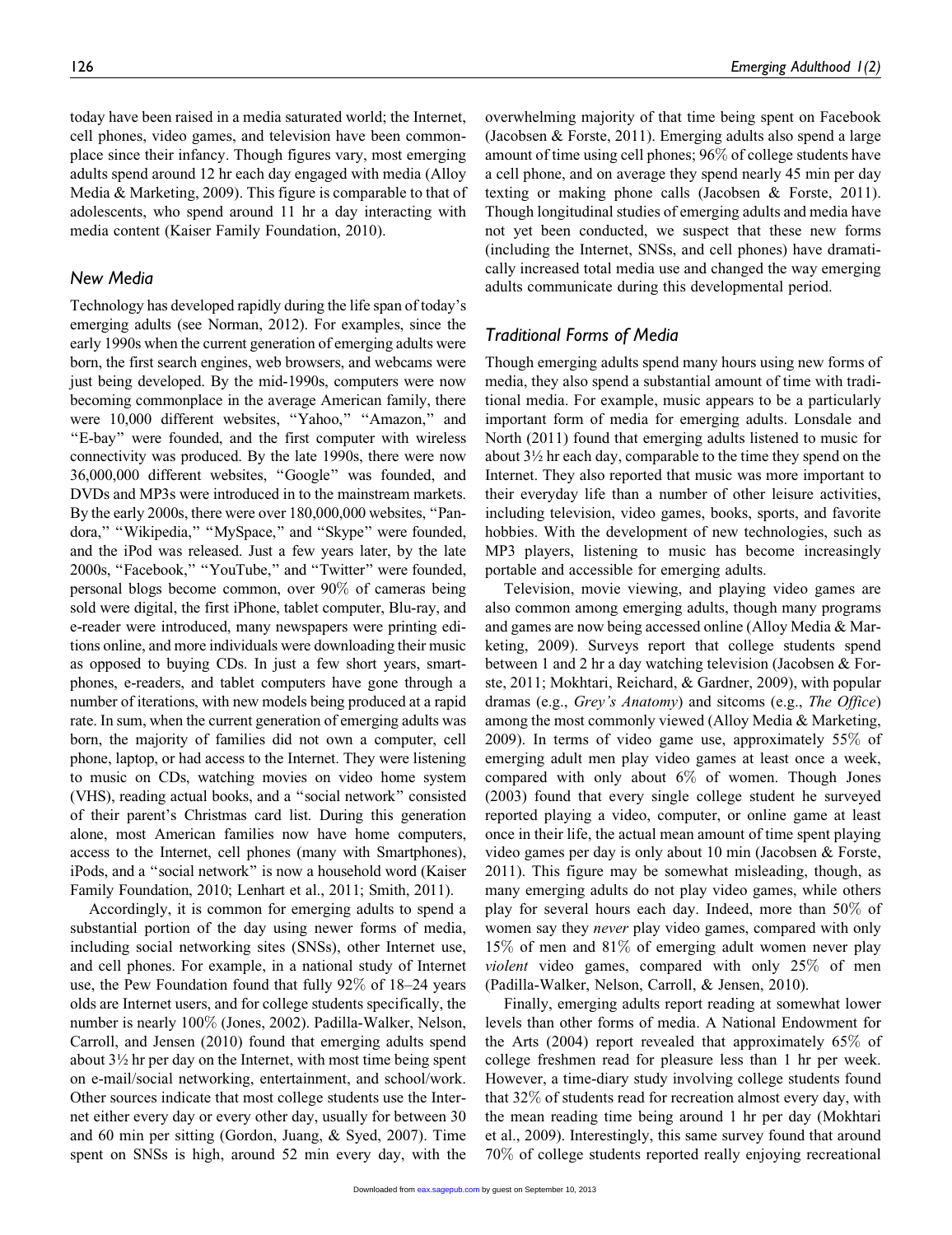reading, compared with only 52% who really enjoy watching television.

As a whole, emerging adults spend their media time in various ways, with most time being spent listening to music or on the Internet. Less time is spent with television, movies, video games, and reading books, though these still account for several hours of media time each day. Though emerging adults spend different amount of times each day with different media, it should be noted that we could not find a single study where there was evidence that any emerging adult spent absolutely no time with the media in any given week. Accordingly, we would feel comfortable stating that some media use across emerging adulthood is nearly ubiquitous.

## Theories of Media in Emerging Adulthood

There are two competing theoretical rationales in terms of the role of media during emerging adulthood. One involves media effects theories. Such theories include social learning theory (Bandura, Ross, & Ross, 1961), cultivation theory (Gerbner & Gross, 1976), information processing theory (Huesmann, & Eron, 1986), and the general aggression model (Anderson & Bushman, 2002), and would suggest that the media have some effect (both good and bad) on emerging adults, either on behavior or attitudes. In these theories, the media generally drives any effects on viewers. A competing line of theory is the uses and gratifications theory (Katz, Blumler, & Gurevitch, 1974), which purports that emerging adults have specific needs and they gravitate toward the media to fulfill and satiate these needs (Rubin, 2002; Swanson, 1979). A careful examination of the literature reveals that emerging adults both seek out various types of media to fulfill certain needs, but are also influenced by such media in a number of ways. Accordingly, we will examine both effects of media use and reasons why emerging adults use certain types of media.

## Effects of Media Use

By the time they leave adolescence, emerging adults have already experienced 18 years of media socialization, with evidence suggesting that this socialization continues well into emerging adulthood. There are many different ways that emerging adults might be influenced by the media. A thorough examination of each is beyond the scope of this review. However, we will focus on the areas that have received the most scholarly attention or that are most relevant to issues specific to emerging adults, including academic achievement, friendships and relationships, aggression, prosocial behavior, sexual behavior, body image, and problematic media use.

Academic Achievement. Since the majority of emerging adults spend at least some time enrolled in a college or university (National Center for Education Statistics, 2002), it is important to consider the effects of media use on academic achievement. Jacobsen and Forste (2011) reported that with every hour of electronic media exposure reported by college students, grade

point average was reduced between 0.05 and 0.07 points. As well as simply taking time away from studying, approximately two thirds of students reported using electronic media while in class, studying, or doing homework, thereby affecting performance directly through distraction (Jacobsen & Forste, 2011). As a specific example, though the Internet is a rich resource for academics studies, the Internet is more often used for less productive endeavors, such as social networking, shopping, or entertainment (Englander, Terregrossa, & Wang, 2010). However, other studies have shown that including media use in the classroom (such as using the SNS Twitter for class discussions) can facilitate student engagement rather than hinder it (Junco, Heiberger, & Loken, 2011). Thus, the effects of media on academic achievement for emerging adult college students are generally negative, but can also be positive if utilized to foster learning in the classroom.

Friendships and Relationships. Since SNSs, such as Facebook and Twitter, allow friends and acquaintances to share information without ever meeting in person, many are concerned that media use and online communication are detracting from real-life friends and relationships (Stout, 2010). There is mixed evidence for this. Research has found that video game use and using the Internet to view pornography are negatively associated with relationship quality with friends, while using e-mail is positively associated with relationship quality with friends during emerging adulthood (Padilla-Walker et al., 2010). In addition, though general time spent on the Internet is related to problems communicating in real life for some users (e.g., Kraut et al., 1998; Parks & Roberts, 1998), and heightened use of Facebook has been associated with increased jealousy and obsessive behavior in some users (Muise, Christofides, & Desmerais, 2009), most research suggests that the use of SNSs complements communication and relationships offline (Ellison, Steinfield, & Lampe, 2007; Kujath, 2011). For each hour increase on average in SNS exposure or cell phone communication, average face-toface social interaction increased about 10–15 min (Jacobsen & Forste, 2011). The authors hypothesize that college students are likely using cellular phone communication and SNSs to plan face-to-face communication with friends, as well as using them as additional mechanisms for meeting new people and keeping in touch with others. Users of SNSs also report higher levels of perceived social support than non-SNS users (Manago, Taylor, & Greenfield, 2012). The benefits of social networking are most likely to support a ''rich get richer'' hypothesis, where those have strong friendships and relationships, high self-esteem, and low social anxiety showing the most benefits of use (Kraut et al., 2002; Mehdizadeh, 2010; Sheldon, Abad, & Hinsch, 2011). Although the effects of media on relationships varies as a function of medium, it appears that for most emerging adults, use of SNSs compliments or facilitates real-world relationships, rather than replacing or harming them.

Aggression. Unlike adolescents, emerging adults are legally able to purchase M-rated video games and R-rated films, many of which contain frequent and graphic portrayals of violence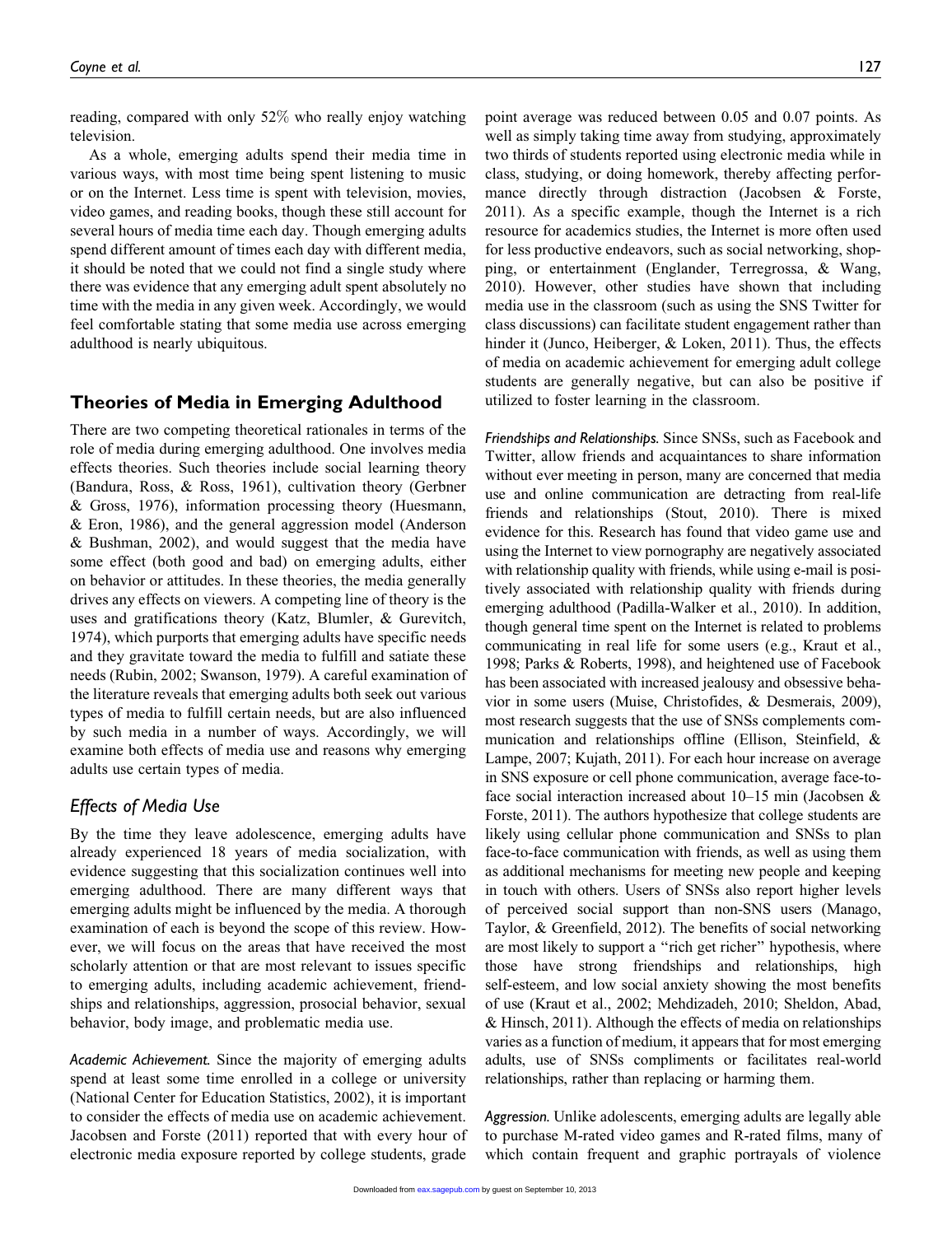(e.g., Potts & Belden, 2009). The connection between violent media exposure and aggressive attitudes and behaviors in childhood has been well established by research (Anderson et al., 2003), but although violent media content is extremely prevalent in the media choices of emerging adults, there is more disagreement about its effects at this age. By emerging adulthood, short-term effects of media violence are stronger than long-term effects (Bushman & Huesmann, 2006; Huesmann, Moise-Titus, Podolski, & Eron, 2003). Literally, hundreds of experimental studies have shown that college students are more aggressive (both physically and relationally), have more aggressive thoughts, show less empathy, and are less likely to help those in need immediately after exposure to media violence (e.g., Anderson et al., 2003; Anderson & Bushman, 2001; Bushman & Anderson, 2009; Coyne, Linder, Nelson, & Gentile, 2012; Fraser, Padilla-Walker, Coyne, Nelson, & Stockdale, 2012; Hasan, Bègue, & Bushman, 2012; Strasburger, 2009). These studies were all conducted with college students, who represent a nice convenience sample for psychology experiments, but illustrate that media violence can, at least in some measure, influence behavior and attitudes in emerging adults in the short term.

However, little research indicates strong long-term effects of violent media use in emerging adulthood (Bushman & Huesmann, 2006). Theoretically this makes sense, as emerging adults are more likely than young children to have developed and internalized strong norms against aggression and are better able to interpret violent content. Yet, exposure to media violence as a child (and the corresponding childhood aggression) is a far better predictor of aggression in adulthood than exposure to media violence as an adult (Huesmann, Moise-Titus, Podolski, & Eron, 2003), and so it is possible that much of the direct damage may have already been done by the time a child reaches emerging adulthood. Playing violent video games or watching violent movies in emerging adulthood may simply reinforce a long history of media violence exposure and may exacerbate aggressive tendencies developed throughout childhood and adolescence (see Anderson & Bushman, 2002). However, media violence may be affecting emerging adults in more subtle ways, such as increasing positive attitudes toward institutional or military violence (Brady, 2007) or in improving firing aim and accuracy when using firearms (Whitaker & Bushman, in press).

Prosocial Behavior. Violent media does not have a monopoly on socialization; exposure to prosocial media can also influence attitudes and behavior. Prosocial behavior is defined as any voluntary act meant to benefit another (beyond mere sociability or cooperation) and can include volunteering, donating, sharing, complimenting others, or rescuing those in dire need (Eisenberg, Fabes, & Spinrad, 2006). Prosocial content certainly exists in the media used by emerging adults. For example, 73% of all prime time television shows feature at least one instance of helping and/or sharing, at a rate of almost three incidents per hour (Smith et al., 2006). Exposure to prosocial content in the media, such as in television and in video games, increases the accessibility of prosocial thoughts, empathy, and helping behavior in emerging adults (e.g., Greitemeyer, 2011). Even listening to prosocial lyrics in songs (e.g., ''Heal the world'') increases the likelihood that emerging adults will give larger tips after dining in a restaurant (Jacob, Guéguen, & Boulbry, 2010). Accordingly, exposure to prosocial media may have a positive influence on prosocial behavior during emerging adulthood.

Sexual Behavior. Research suggests that exposure to sexual content in mainstream media can influence both sexual attitudes and behavior in emerging adulthood. For example, for male college students, greater exposure to mainstream media (mainly movies, magazines, and music videos) was associated with sexual beliefs that privilege nonrelational sex and the male sex drive (Ward, Epstein, Caruthers, & Merriwether, 2011). Endorsement of nonrelational sex was in turn associated with a greater number of sexual partners. Similarly, another study of undergraduate students found that greater exposure to sexual content on television led to a more positive attitude toward recreational sex (Ward, Gorvine, & Cytron, 2002).

Other research has focused on pornography use during emerging adulthood. Pornography use tends to be highest during emerging adulthood (as compared to any other developmental period Buzzell, 2005). Indeed, Carroll et al. (2008) termed emerging adults today as *Generation XXX* and found that upward of 87% of emerging adult men use pornography, with around 20% using it nearly every day. Women are much less likely to use pornography during emerging adulthood, with only about 30% reporting some level of use. Importantly, higher levels of pornography use were associated with emerging adults' sexual values and behavior. Specifically, higher levels of pornography use were associated with having more sexual partners and being more likely to endorse extramarital, premarital, and casual sexual behavior (Carroll et al., 2008). Though these studies indicate that media use is associated with sexual attitudes and behavior, most research on this topic is cross-sectional; accordingly, we do not yet know how exposure to sex in mainstream media and pornography influences such behavior and attitudes over the course of emerging adulthood.

Body Image. The media can also influence both perceptions of body image and self-esteem in emerging adulthood, especially among women. When it comes to body size and weight, the media often does not provide an accurate reflection of the world in which emerging adults live. Compared with the general population, below average weight characters are overrepresented on television, with average and obese characters often receiving negative comments on their weight (Fouts & Burggraf, 1999; Fouts & Vaughan, 2002; Kaufman, 1980; Silverstein, Perdue, Peterson, & Kelly, 1986). The same bias can be found in magazines (Malkin, Wornian, & Chrisler, 1999), on YouTube (Hussin, Frazier, & Thompson, 2011), and even in animated cartoons (Klein & Shiffman, 2005). Given emerging adult exposure to such content, it is not surprising that body dissatisfaction and eating disorders are on the increase as well (Silverstein & Perlick, 1995; Wiseman, Gray,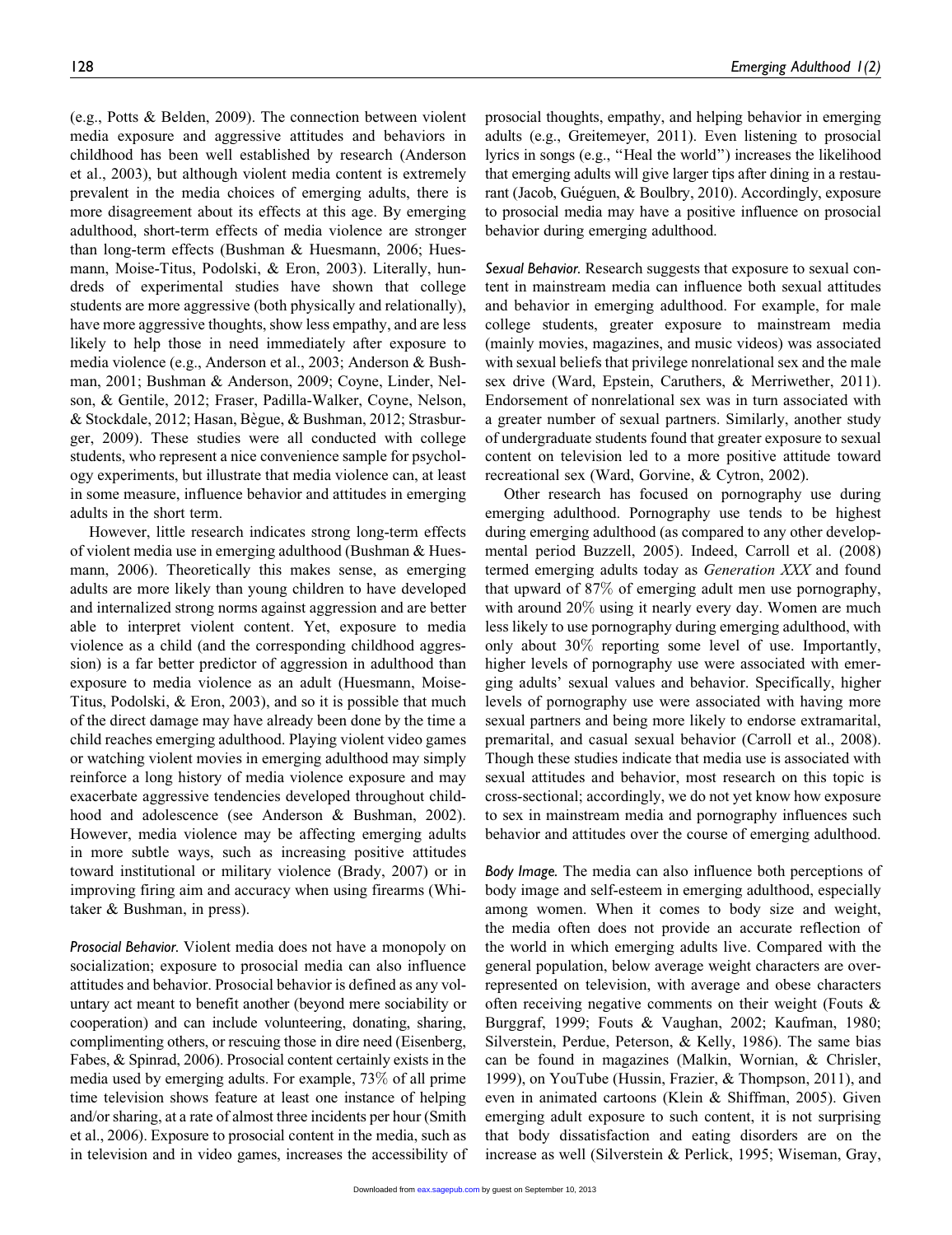Mosimann, & Ahrens, 1992; Wiseman, Gunning, & Gray, 1993). Laboratory experiments have shown decreased body satisfaction among female college students with as little as 15 min of exposure to fitness and health magazines (Cameron, & Ferraro, 2004). Several meta-analyses have established a significant association between exposure to media and body satisfaction at any age (Cafri, Yamamiya, Brannick, & Thompson, 2005; Groesz, Levine, & Murnen, 2001), but eating disorders are especially prevalent during late adolescence and emerging adulthood, with the most common onset reported to be 18 years of age (Thelen, Mann, Pruitt, & Smith, 1987). However, longitudinal studies show that body dissatisfaction, chronic dieting, and eating disorders generally diminish in the 10 years following college (Heatherton, Mahamedi, Striepe, Field, & Keel, 1997), suggesting that once emerging adults have developed autonomy from external influences and a strong positive identity, they are less susceptible to the negative influences of media in regard to body image.

Pathological Media Use. There is also a growing amount of literature on pathological media use among emerging adults. Any type of media can be used to an extent that could be considered pathological, but most research has focused on excessive video game or Internet use. Media use becomes problematic when it is chronically misused in a way that harms other important areas in life, including, relationships, friendships, health, and psychological well-being (Gentile, Coyne, & Bricolo, 2013). Although most emerging adults are not pathological users of media; indeed, only around 8% of gamers in the United States show signs of pathological video game use (Gentile, 2009), some heavy users of media report feeling ''addicted'' and report symptoms of withdrawal when attempting to stop media use (Gentile, 2009).

There are a number of important predictors of pathological media use in adolescence and emerging adulthood including impulsivity, depression, attention deficit/hyperactivity disorder (ADHD), social anxiety, hostility, and emotional instability (Charlton & Danforth, 2010; Choo et al., 2010; Yoo et al., 2004). However, even after controlling for these initial conditions, pathological media use shows long-term negative effects including increased impulsivity, aggression, victimization, anxiety, ADHD symptoms, social phobia, and depression; as well as decreased social competence, emotional regulation, empathy, and academic achievement over time (Gentile et al., 2011).

It is possible that emerging adulthood might represent a particularly salient time for the development of pathological media use, as emerging adults are often away from their parents (and thus the media regulation and/or supervision their parents provided) for the first time. With complete autonomy over media time, use may become problematic if not well regulated. Furthermore, the media may become an important aspect of identity development, with emerging adults identifying with groups such as ''gamers.'' Though this area of the field is in its infancy, it may be that if gaming or other media use is central to one's identity as an emerging adult, such media use might

become more internalized and problematic over time. Future research should certainly examine this possibility.

### Uses and Gratifications of Media in Emerging Adulthood

Thus far, we have treated emerging adults as passive receivers of media outputs, but in reality much of their exposure (and thus much of what they are influenced by) is self-selected. Uses and gratifications theory (Katz et al., 1974) purports that people are aware of their social and psychological needs, and thus make media selections that are most likely to fulfill those needs (Rubin, 2002). Given that emerging adults often have more control over their media use then they did previously, it becomes more important than ever to examine the reasons behind the media choices that are made.

Emerging adults are still developing in many different areas. Though most physical development is complete, there is much development in terms of autonomy, identity, and intimacy during emerging adulthood. Indeed, from a uses and gratifications perspective, emerging adults might be turning to the media as a way of self-socializing themselves in terms of these important developmental tasks (Arnett, 1995). There are many reasons why emerging adults use different media; however, based in part on uses and gratifications theory and also on key developmental tasks of emerging adulthood, we have chosen to focus on three key uses: autonomy, intimacy, and identity.

Autonomy. The development of autonomy is one key task during emerging adulthood, with the majority of emerging adult college students (and their parents) seeing themselves as an adult in some ways, but not in others (Nelson et al., 2007). When asked to identify the necessary criteria for adulthood, the majority of emerging adults listed ''taking responsibility for one's actions'' and ''making independent decisions'' among their top two criteria (Nelson & Barry, 2005). For many, this process of gaining autonomy was started during adolescence, but most individuals do not truly become independent in terms of their emotions, behavior, values, and finances until emerging adulthood or later. Inasmuch as emerging adults are striving for adulthood, they may use the media as a way to exercise autonomy regarding their own decision making. Choosing which forms of media to view may be the most rudimentary way that media use is related to autonomy development during emerging adulthood. During childhood and adolescence, parental monitoring of media is more common, and individuals are not completely free to make their own decisions regarding the time spent viewing or the content of media (e.g., Padilla-Walker, Coyne, Fraser, Dyer, & Yorgasen, 2012). However, during emerging adulthood, most individuals are now free to choose their own media, both in terms of content and time. Media restrictions, such as the inability to enter an R-rated movie or buy an M-rated video game are lifted at age 18. Additionally, though many adolescents do view pornography, emerging adults are now of an age where they can legally enter websites offering pornographic material. This can open up a whole new world concerning the media for emerging adults,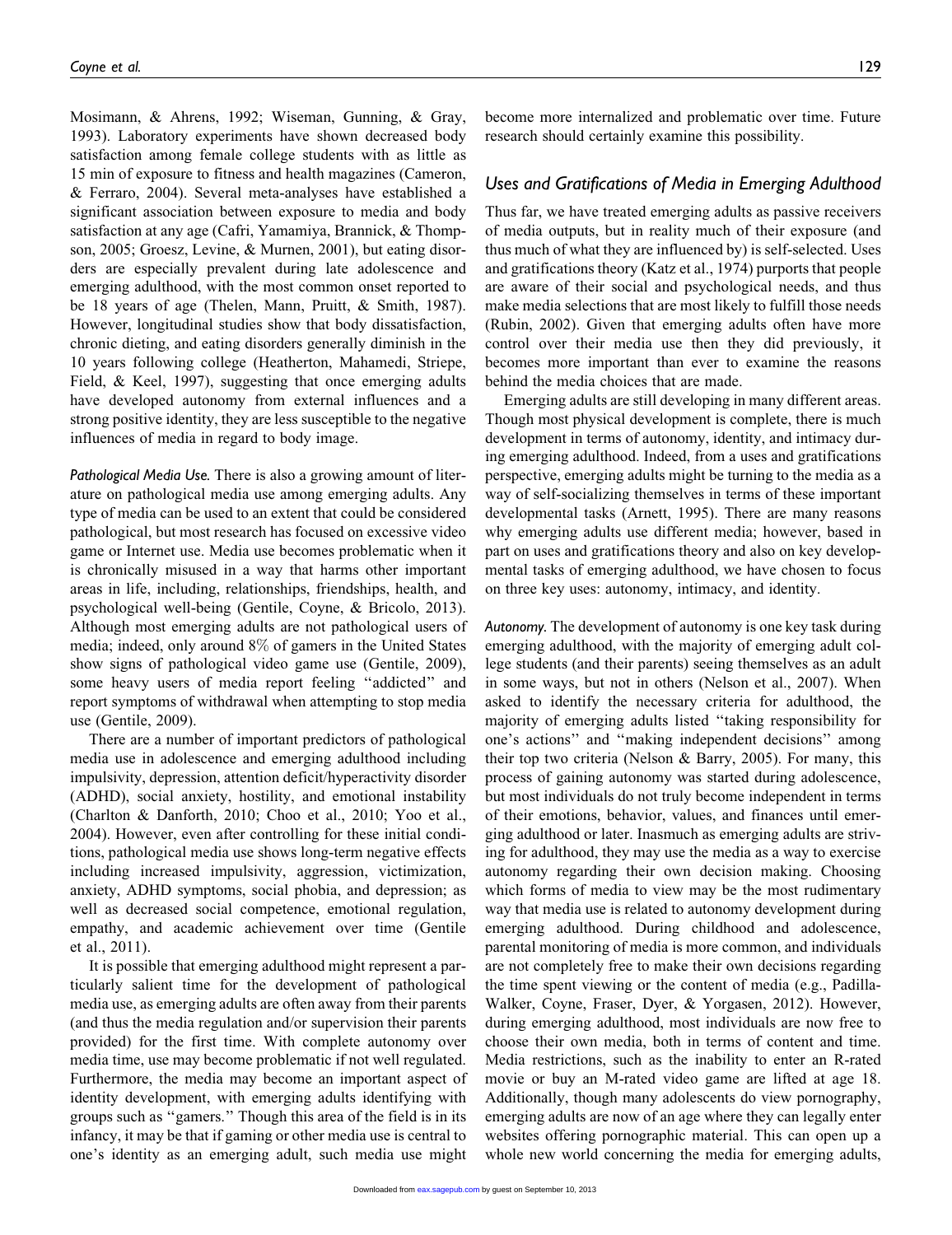and they must increasingly exercise their autonomy to decide what types of media are acceptable and consistent with their value system.

Intimacy. Although parents continue to be an important source of intimacy and social support throughout emerging adulthood (Nelson, Padilla-Walker, Christensen, Evans, & Carroll, 2011), it is also a time where new relationships with friends and romantic partners often take an even more prominent position. Given the high residential instability of individuals between the ages of 18 through the late 20s, it becomes increasingly up to the individual to maintain ties of intimacy that are formed and then potentially threatened because of distance (e.g., changing of residence, entering or completing college, changing jobs, etc; Collins & van Dulmen, 2006). This development of intimacy may be enhanced or undermined through the use of media. Newer forms of media might be particularly suited to assisting in the development of intimacy. Emerging adults can meet, contact, communicate, and develop relationships with a host of individuals on SNSs, ranging from extremely superficial relationships to deep, intimate ones. Importantly, emerging adults specifically report that they use social media sites to fulfill social needs (Wang, Tchernev, & Solloway, 2012). Indeed, according to social penetration theory (Taylor & Altman, 1987), emerging adults use certain types of new media to increase their levels of intimacy with others. According to Yang and Brown (2009), becoming Facebook friends is the least intimate form of communication for emerging adults. If this is well received, and the individual successfully manages appropriate levels of intimacy on a social network site, the person might go to the ''next step'' of media intimacy by instant messaging another, either on the site or elsewhere. After this is broached, an individual might send another person a text by mobile phone, and finally, to show the highest levels of intimacy, might call the other person on the phone. These steps show how emerging adults might use newer forms of media as a way to develop intimacy with others, going from rather impersonal forms to more intimate ones.

Other media forms might also allow for the development of intimacy in emerging adulthood. For example, friends might get together in social contexts to enjoy a variety of media, such as movies, television shows, or video games. The experience and the resulting discussion might be opportunities for increased intimacy between friends or romantic partners (e.g., Barton, 2009). Music might be another way to develop intimacy; anecdotally, many couples specifically report having "a song" that defines their relationship, suggesting that the given song was important in establishing their relationship in some way (Knobloch & Zillmann, 2003). Some individuals might view certain programs specifically to learn about intimate relationships; for example, viewers of the romance reality television program, *The Bachelor*, report that they use the program as a way to inform their own views of intimate relationships (Cherry, 2010). Other studies find that emerging adults report using music specifically for social interaction, such as getting together for a dance or to hear live music, or

as a way to strike up conversations with others (Lonsdale & North, 2011). Video games might also influence intimacy during emerging adulthood. For example, Ravaja et al. (2006) found that playing video games with a friend, as opposed to a stranger, increased arousal and positive affect toward that friend. Massive multiplayer online role-playing games (MMPORGs) also might encourage intimacy, as individuals can meet and interact with a host of individuals online. Indeed, Cole and Griffiths (2007) found that gamers saw MMPORGs as highly sociable environments that were a key way to develop and maintain friendships over time. In their own perception, emerging adults use a variety of media to further friendships and relationships and as a way of developing intimacy over time.

Identity. Emerging adulthood has perhaps most consistently been identified as a time of identity exploration, particularly in the areas of love, work, and worldviews (Arnett, 2006), as well as ethnic identity (Phinney, 2006) and sexuality (Lefkowitz & Gillen, 2006; Regnerus & Uecker, 2011). Though there is much research on how media influences identity development in adolescence (e.g., Arnett, 1995), less research has examined whether media plays a role in identity development during emerging adulthood. Given that identity development is a long process, and much identity exploration is still occurring during emerging adulthood (Waterman, 1999), we would suspect that the media can certainly play a role in multiple aspects of identity, including gender, ethnic, sexuality, political, religious, and other types of identity formation. More importantly, it is clear from research on adolescents (and we have no reason to believe this would not also extend to emerging adults), that individuals seek media out as a means of exploring their identity, especially in terms of gender, sexuality, and ethnicity (Arnett, 1995; Padilla-Walker, 2007; Phinney, 2006). While this can be a meaningful form of exploration, media's misrepresentation of reality (e.g., gender, ethnicity) is particularly influential for those who do not have additional exposure to related information about which they can think critically (e.g., if they do not know any African Americans personally). Depending on the content and medium of media used for identity exploration, the outcomes are likely varied.

A few studies have specifically focused on how emerging adults use the media in terms of identity development. For example, Lonsdale and North (2011) found that emerging adults report using music as the most common way to both construct and express their identity, as compared to other leisure activities. Importantly, they report using music as a way to explore possible identities and to discover who they really are because there is more choice in regard to music than other types of media. There are literally hundreds of thousands of songs to choose from, ranging from Christian Rock to Death Metal, and many different themes and ideologies are present in music. Different music genres also offer a culture with which one might identify; a culture that could help define behavior and attitudes (Selfhout, Delsing, ter Bogt, & Meeus, 2008).

After music, emerging adults reported using print media (books, magazines, and newspapers), and then TV and movies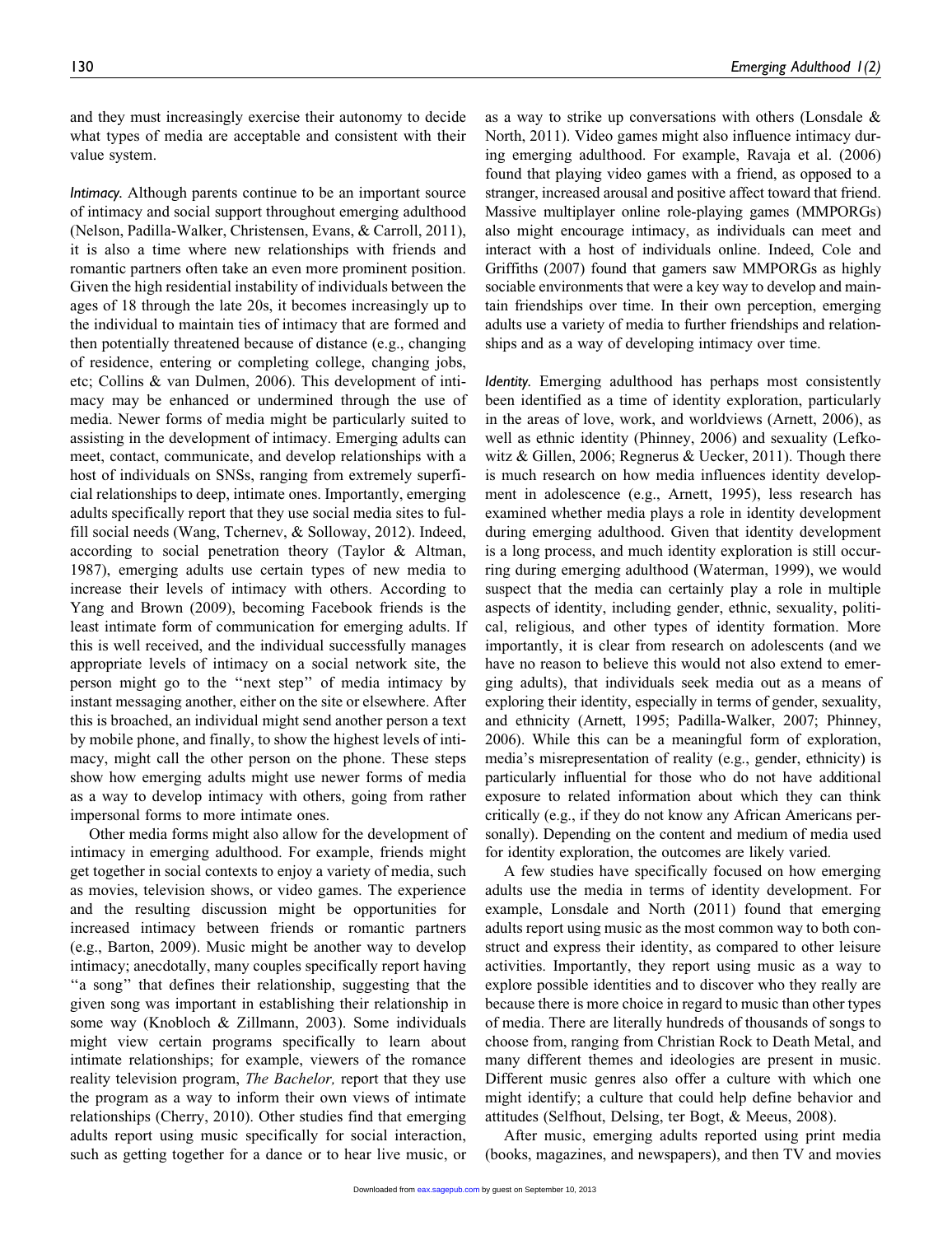as a way of constructing and expressing identity (Lonsdale & North, 2011). Again, there are many different messages and philosophies in these forms of media, with books representing a bit more depth than other forms. Finally, emerging adults reported that they rarely use video games in terms of identity development. Certainly, some video games might have complicated storylines and may represent deeper ideologies; however, the vast majority are rather superficial, with a focus on action as opposed to deep thinking.

There is also a growing body of research that suggests that SNSs might be another way for emerging adults to explore identity (Back et al., 2010; Hum et al., 2011; Pempek, Yermolayeva, & Calvert, 2009; Zhao, Grasmuck, & Martin, 2008). What an individual posts on a SNS makes a statement about who he or she is, and emerging adults might experiment with posting various content, photos, and information as ways to try on possible selves (e.g., Manago, Graham, Greenfield, & Salimkhan, 2008). Such identities tend to be expressed implicitly through what the individual chooses to post, as opposed to explicit statements regarding identity (though such expressions can and sometimes are included on SNSs; Zhao et al., 2008). Indeed, some studies suggest that emerging adults specifically use SNSs, such as Facebook, as forums to explore and express their ''true identity'' (Back et al., 2010; Tosun, 2012), though such exploration might have a detrimental effect on social connectedness with others (Zwier, Araujo, Boukes, & Willemsen, 2012).

There are also some studies that indicate that emerging adults use the media to inform their own beliefs and attitudes in a variety of contexts. In this context, media could certainly influence identity development on a variety of levels. At a superficial level, Greenwood and Long (2009) found that emerging adults often use favorite television characters as ''social surrogates'' that enable them to feel connected to others, but also enhance self-discovery through identification. Other media might help emerging adults form opinions regarding a variety of behaviors and philosophies. For example, college students with heavy television viewing habits hold more stereotypes about ethnic and racial minorities, and the majority of these stereotypes are negative (Lee, Bichard, Irey, Walt, & Carlson, 2009). Certain media genres are also associated with either acceptance or rejection of homosexuality, depending on the content (Calzo & Ward, 2009). Prosmoking media exposure increases college student's future smoking risk (Shadel, Martino, Setodji, & Scharf, 2012) and exposure to political material online increases civic engagement and a belief in self-efficacy—the ability to make a difference in the political process (de Zúñiga, 2012; Kushin & Yamamoto, 2010). Clearly, emerging adults use the media in diverse ways as a means to develop their sense of identity.

Collectively, it appears that there is research to support the view that media can act as a socializing agent during emerging adulthood, but that emerging adults also choose their own media to gratify various needs and desires. Though some models attempt to integrate these two views, they are not used very frequently or tested as much as other theories. In one example

specific to emerging adults, Brown (2006) uses the media practice model to discuss how individuals choose their own media for certain reasons, but are also influenced by such use, specifically through interaction and application with whatever media they consume. Accordingly, we would hope that future research would examine both uses and gratifications *and* socializing effects when examining media use during emerging adulthood.

## Future Directions

Media Use in a Developmental Context. Though the field contains hundreds of studies on media and college students, we could only find a very few that specifically focused on media and emerging adults in a developmental context. Namely, recent empirical support has been found highlighting the five aspects of emerging adulthood mentioned earlier (identity exploration, instability, feeling in-between, self-focus, and possibilities; Reifman, Arnett, & Colwell, 2007). It will be important for future research to examine both how media serves to facilitate or undermine key tasks of this time period (e.g., identity, selffocus) and how media use and patterns are driven by these particular foci. Other developmental approaches focus on the criteria that young people have for adulthood, and the steps young people take in order to achieve those criteria. For example, emerging adult college students feel that obtaining maturity in relationships, having the capacities needed for a family, and complying with cultural and societal norms are among the most important criteria necessary for adulthood (Nelson & Barry, 2005; Nelson et al., 2007). It would be enlightening to understand how emerging adults might use media to move toward the criteria they hold as important for adulthood, and how this may vary depending on how the time period is viewed by the individual (e.g., Nelson & Padilla-Walker, 2012). More specifically, it is possible that media are used very differently by those who view emerging adulthood as a time of fun and freedom versus those who view emerging adulthood as a time of stress and negativity or as a time to prepare for the future (Nelson, Willoughby, & Padilla-Walker, 2012), and future research would benefit from examining media use during emerging adulthood within a developmental framework.

Changes in Media Use From Adolescence. We also know very little about how media use changes from adolescence to emerging adulthood. Certainly, media use is high at both ages; however, in cross-sectional reports, some forms of media, such as Internet use, is higher in emerging adulthood, while other forms, such as television viewing and playing video games, appear to be higher during adolescence (Alloy Media & Marketing, 2009; Kaiser Family Foundation, 2010). These studies seem to indicate that media use does change over time, however, we need well-conducted longitudinal studies to examine how media are used across the transition from adolescence to emerging adulthood. In this same vein, we also do not know whether the uses and gratifications for media change from adolescence to emerging adulthood. Furthermore, the reasons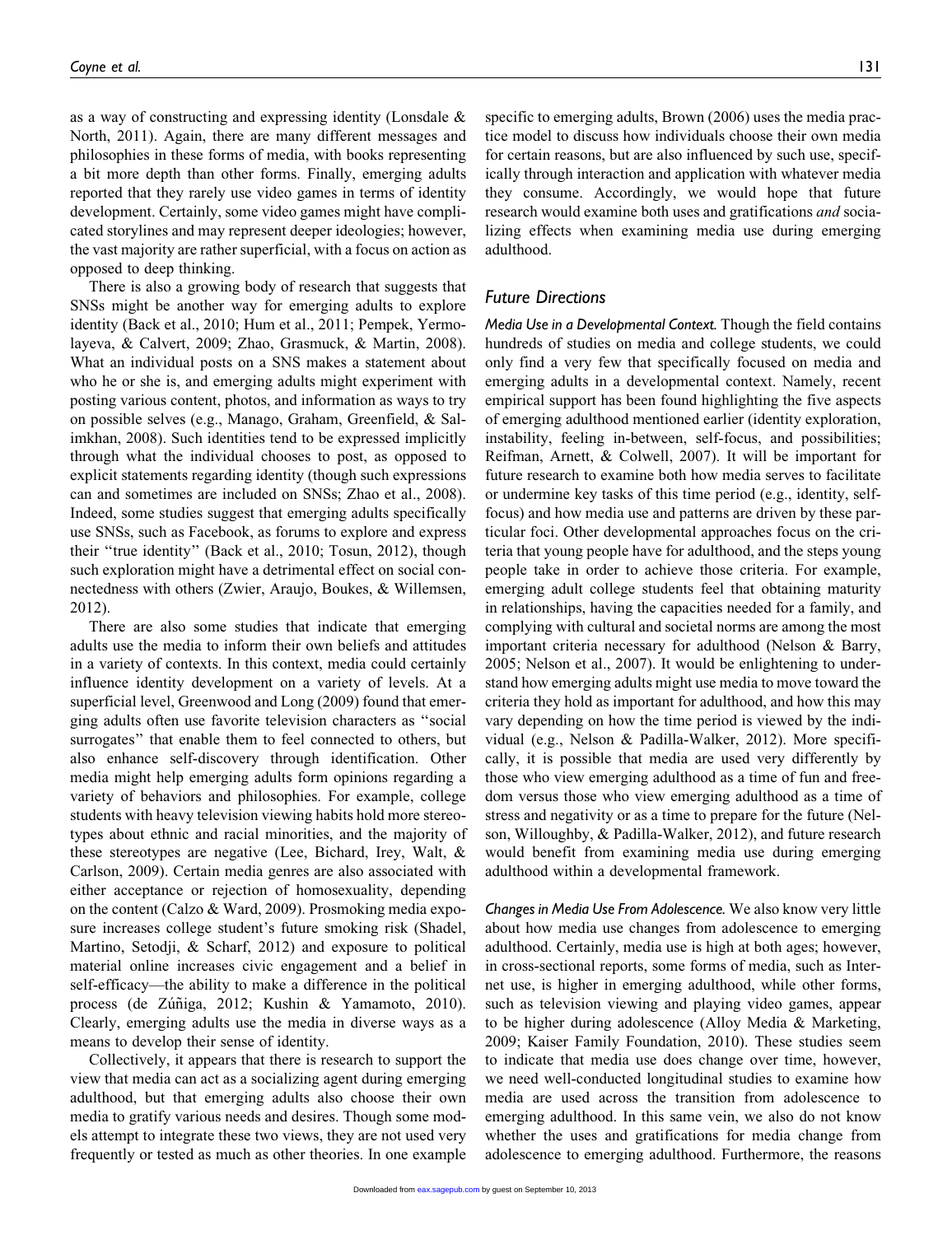for using certain types of media might change as emerging adults fully develop a sense of identity, autonomy, and intimacy. Accordingly, future research should examine uses and gratifications of all types of media across emerging adulthood.

Media During the Transition to Adult Roles. Similarly, we know little about how media use impacts or plays a role in the transition from emerging adulthood to more adult roles. For example, how does media use change (if at all) when emerging adults make the transition to full-time work, marriage, or parenthood, and what is the impact of this potential change? It is possible that media use would diminish sharply as emerging adults fully move toward adulthood and heightened responsibility in multiple areas of life. On the other extreme, it would be particularly interesting to examine how pathological video game (or other media) users handle these transitions, and whether such use during emerging adulthood is seen as excessive once the transition to adulthood is made. Do those who use media excessively in emerging adulthood continue to have problems with the media? Or is the transition to work, marriage, or parenthood enough to help them prioritize and overcome their problems? We certainly know that pathological video game use can cause problems in adulthood (Yee, 2001; Young, 1996); however, we do not know what such use looks like during these important transitions, or what the effect of high (but not yet pathological) media use might have on relationships and behavioral outcomes during adulthood. The content of media may also change with the transition from emerging adulthood to marriage or parenthood. Perhaps, ''higher risk'' types of media, such as particularly violent video games or pornography use, would decrease as emerging adults take on more adult roles and obligations. Again, longitudinal studies, paying strict attention to the uses and gratifications, would be extremely useful to show how media use changes over time.

Media Use in Noncollege Samples. As mentioned earlier, we also know very little about media use in noncollege samples, as the vast majority of the research we could find was focused on college students. Emerging adults who do not attend college may use media very differently; we might see greater use of some forms of media and less of others. If noncollege students are working full time, they may simply have less time to spend engaging in media. On the other hand, if they are not working at all, they might spend colossal amounts of time with the media. Noncollege students also likely use the media for different reasons. For example, noncollege students who are working might already have a firm sense of identity and would use the media less for this specific purpose. On the other hand, college is a time of moratorium for many emerging adults, as they try to decide what they want to do, and who they are. Accordingly, college students might use the media more for identity development than noncollege students. Social networking use might also be different when examined across these two groups. College is inherently social, and students might feel they have plenty of opportunities for social encounters, while noncollege students might have a particularly high use of SNSs if they feel

like they are not getting social interaction, especially if they are still living at home and their high school friends have left for college. All of this is speculation, and we would encourage future research to specifically compare emerging adult media use in a college and a noncollege setting.

Cultural Differences. Similar to the need to examine noncollege populations, the field should attempt to learn more about media use during emerging adulthood in different cultures, particularly non-Western cultures. Research suggests that emerging adulthood may vary across cultures in diverse countries such as Romania (Nelson, 2009), China (Nelson et al., 2004), and India (Seiter & Nelson, 2011). As such, it is possible that media use also might look different and that it might be used for different purposes across cultures. In addition, subcultures within Western culture should be more carefully examined, as research has found, for example, that highly religious emerging adult college students have different patterns of media use (particularly in terms of pornography use), than do nonreligious emerging adults (Nelson, Padilla-Walker, & Carroll, 2010).

Parental Involvement in Media Use. We also recommend that more research examine how parents might be involved with emerging adults and their media use, and how media use might be used to maintain parent–child relationships once emerging adults leave the parental home. During adolescence, parents are involved in monitoring their teen's media use to varying degrees (Kaiser Family Foundation, 2010; Padilla-Walker & Coyne, 2011), but little is known regarding parental involvement in media monitoring during emerging adulthood, and how this might be associated with the quality of the parent–child relationship.

One form of monitoring is parental involvement in media with their children. Indeed, recent research has found that adolescents report greater feelings of connection with their parents when they use media together, such as cell phones (Coyne, Padilla-Walker, Lambert, Coutts, & Finchim, 2012), SNSs (Coyne, Padilla-Walker, & Stockdale, 2012), television, video games (Coyne, Padilla-Walker, Stockdale, & Day, 2011), and more (see Padilla-Walker, Coyne, & Fraser, 2012). Emerging adults, on the other hand, are often demographically distant from their parents, and it is not fully known how this distancing affects parental involvement in media. It is likely more difficult for parents to use some types of media with their children (e.g., television or video games), but some types of media use between parent and child may actually increase during emerging adulthood. For example, cell phones can enable emerging adults to connect with their parents on a regular basis, and some research seems to indicate that cell phone use can decrease loneliness among university students (Igarashi & Yoshida, 2003). Emerging adults might also use Skype or other forms of video chat to talk with their parents, possibly making the physical separation slightly easier as parents can actually ''see'' their emerging adult wherever they are. Emerging adults and parents might also use blogs, SNSs, or other Internet sites as a way to connect and keep in touch. If done in the context of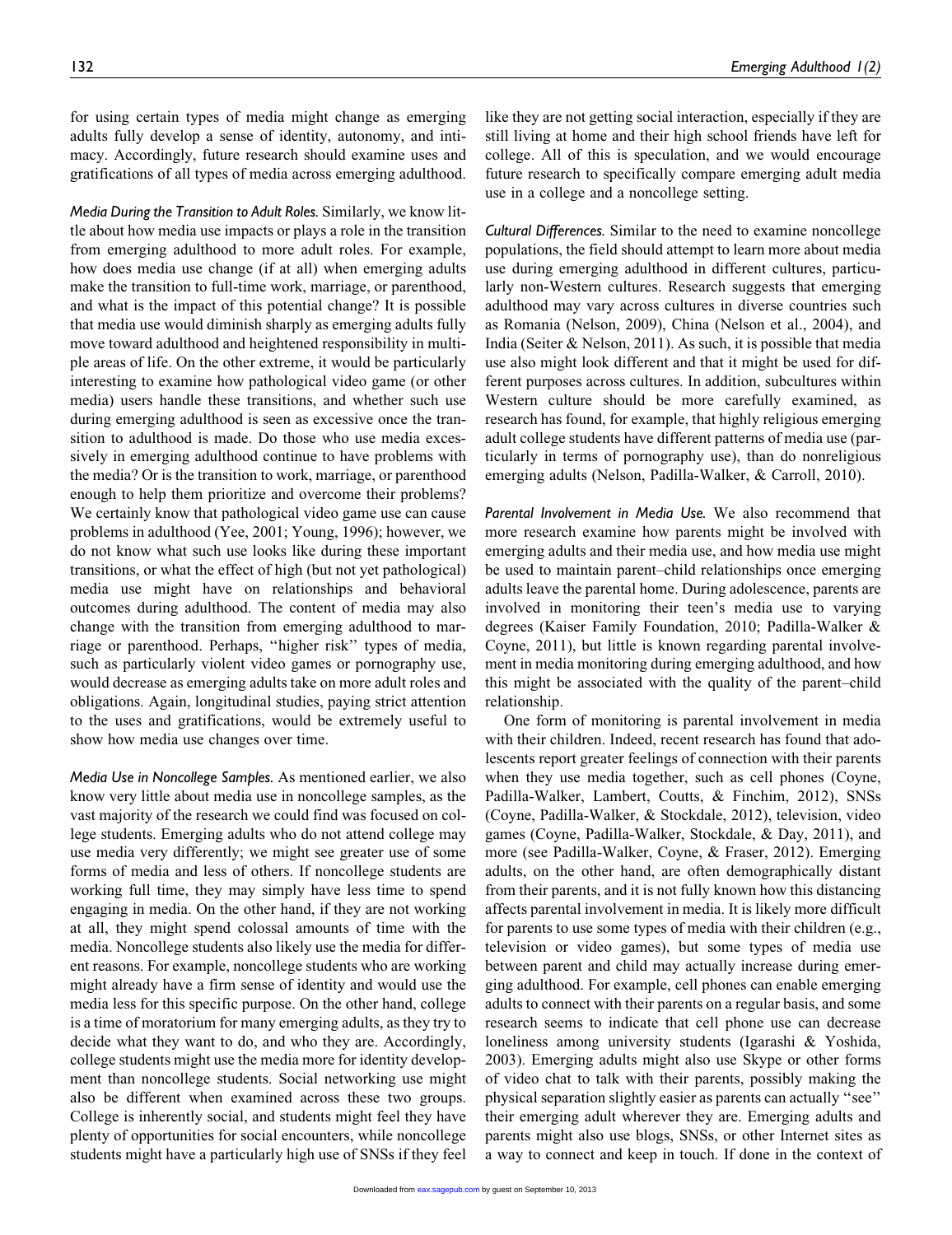a positive parent–child relationship, the use of this media may foster relationships during this time period.

Additionally, certain proactive media monitoring strategies parents use during adolescence, such as setting rules about media content or time, may be nearly impossible during emerging adulthood. Some parents might try to use active monitoring during emerging adulthood, where the parent discusses certain media content with the child in order to promote critical thinking regarding media content, but it is unknown whether parents still try to monitor the media in this way and whether it is successful. It is also unknown whether parental involvement may have a negative effect on the parent–child relationship during emerging adulthood. For example, if media are used as a form of parental control (e.g., helicopter parents; Padilla-Walker & Nelson, 2012), emerging adult children may perceive such involvement as overly intrusive. Unfortunately, we know almost nothing about how emerging adults and parents use media and this represents a particularly useful area for future research.

## Conclusion

In sum, emerging adults spend more time using the media than doing any other daily activity, spending nearly 12 hr each day with media of some form (Alloy Media & Marketing, 2009). This review has revealed the diverse ways in which emerging adults use media and the effects media can have on a number of key behaviors including aggression, prosocial behavior, and body image. We have also explored the many ways emerging adults might use the media to facilitate key developmental processes, including identity, intimacy, and autonomy. Though literally hundreds of studies have been conducted on a ''convenience sample'' of college students, there is still much to learn about media and emerging adulthood from a developmental standpoint. We encourage researchers to examine media use through a developmental lens when studying emerging adulthood. Research in this vein will help us truly understand how and why emerging adults use various forms of media and what influence the media have on development.

#### Declaration of Conflicting Interests

The authors declared no potential conflicts of interest with respect to the research, authorship, and/or publication of this article.

#### Funding

The authors received no financial support for the research, authorship, and/or publication of this article.

#### **References**

- Alloy Media & Marketing. (2009). 9th Annual College Explorer Survey. Retrieved May 16, 2012, from [http://www.marketing](http://www.marketingcharts.com/television/college-students-spend-12-hoursday-with-media-gadgets-11195/)[charts.com/television/college-students-spend-12-hoursday-with-me](http://www.marketingcharts.com/television/college-students-spend-12-hoursday-with-media-gadgets-11195/) [dia-gadgets-11195/](http://www.marketingcharts.com/television/college-students-spend-12-hoursday-with-media-gadgets-11195/)
- Anderson, C. A., Berkowitz, L., Donnerstein, E., Huesmann, L., Johnson, J. D., & Linz, D., ... Wartella, E. (2003). The influence of

media violence on youth. Psychological Science in the Public Interest, 4, 81-110.

- Anderson, C. A., & Bushman, B. J. (2001). Effects of violent video games on aggressive behavior, aggressive cognition, aggressive affect, physiological arousal, and prosocial behavior: A metaanalytic review of the scientific literature. Psychological Science, 12, 353-359.
- Anderson, C. A., & Bushman, B. J. (2002). Human aggression. Annual Review of Psychology, 53, 27-51.
- Arnett, J. J. (1995). Adolescents' uses of media for self-socialization. Journal of Youth and Adolescence, 24, 519-533.
- Arnett, J. J. (2006). Emerging adulthood: Understanding the new way of coming of age. In J. J. Arnett & J. L. Tanner (Eds.), Emerging adults in America: Coming of age in the 21st century (pp. 1-19). Washington, DC: American Psychological Association.
- Back, M. D., Stopfer, J. M., Vazire, S., Gaddis, S., Schmukle, S. C., Egloff, B., & Gosling, S. D. (2010). Facebook profiles reflect actual personality, not self-idealization. Psychological Science, 21, 372-374.
- Bandura, A., Ross, D., & Ross, S. A. (1963). Imitation of film-mediated aggressive models. Journal of Abnormal and Social Psychology, 66, 3-11.
- Barton, K. (2009). Reality television programming and diverging gratifications: The influence of content on gratification obtained. Journal of Broadcasting & Electronic Media, 53, 460-476.
- Brady, S. S. (2007). Young adults' media use and attitudes toward interpersonal and institutional forms of aggression. Aggressive Behavior, 33, 519-525.
- Brown, J. D. (2006). Emerging adults in a media-saturated world. In J. J. Arnett & J. L. Tanner (Eds.), Emerging adults in America: Coming of age in the 21st century (pp. 279-299). Washington, DC: American Psychological Association.
- Bushman, B. J., & Anderson, C. A. (2009). Comfortably numb: Desensitizing effects of violent media on helping others. *Psycholo*gical Science, 21, 273-277.
- Bushman, B. J., & Huesmann, L. R. (2006). Short-term and long-term effects of violent media on aggression in children and adults. Archives of Pediatrics & Adolescent Medicine, 160, 348-352.
- Buzzell, T. (2005). The effects of sophistication, access, and monitoring on use of pornography in three technological contexts. Deviant Behavior, 26, 109-132.
- Cafri, G., Yamamiya, Y., Brannick, M., & Thompson, J. (2005). The influence of sociocultural factors on body image: A meta-analysis. Clinical Psychology: Science and Practice, 12, 421-433.
- Calzo, J. P., & Ward, L. (2009). Media exposure and viewers' attitudes toward homosexuality: Evidence for mainstreaming or resonance? Journal of Broadcasting & Electronic Media, 53, 280-299.
- Cameron, E. M., & Ferraro, F. (2004). Body satisfaction in college women after brief exposure to magazine images. Perceptual and Motor Skills, 98, 1093-1099.
- Carroll, J. S., Padilla-Walker, L. M., Nelson, L. J., Olson, C. D., Barry, C. M., & Madsen, S. D. (2008). Generation XXX: Pornography acceptance and use among emerging adults. Journal of Adolescent Research, 23, 6-30.
- Charlton, J. P., & Danforth, I. D. W. (2010). Validating the distinction between computer addiction and engagement: Online game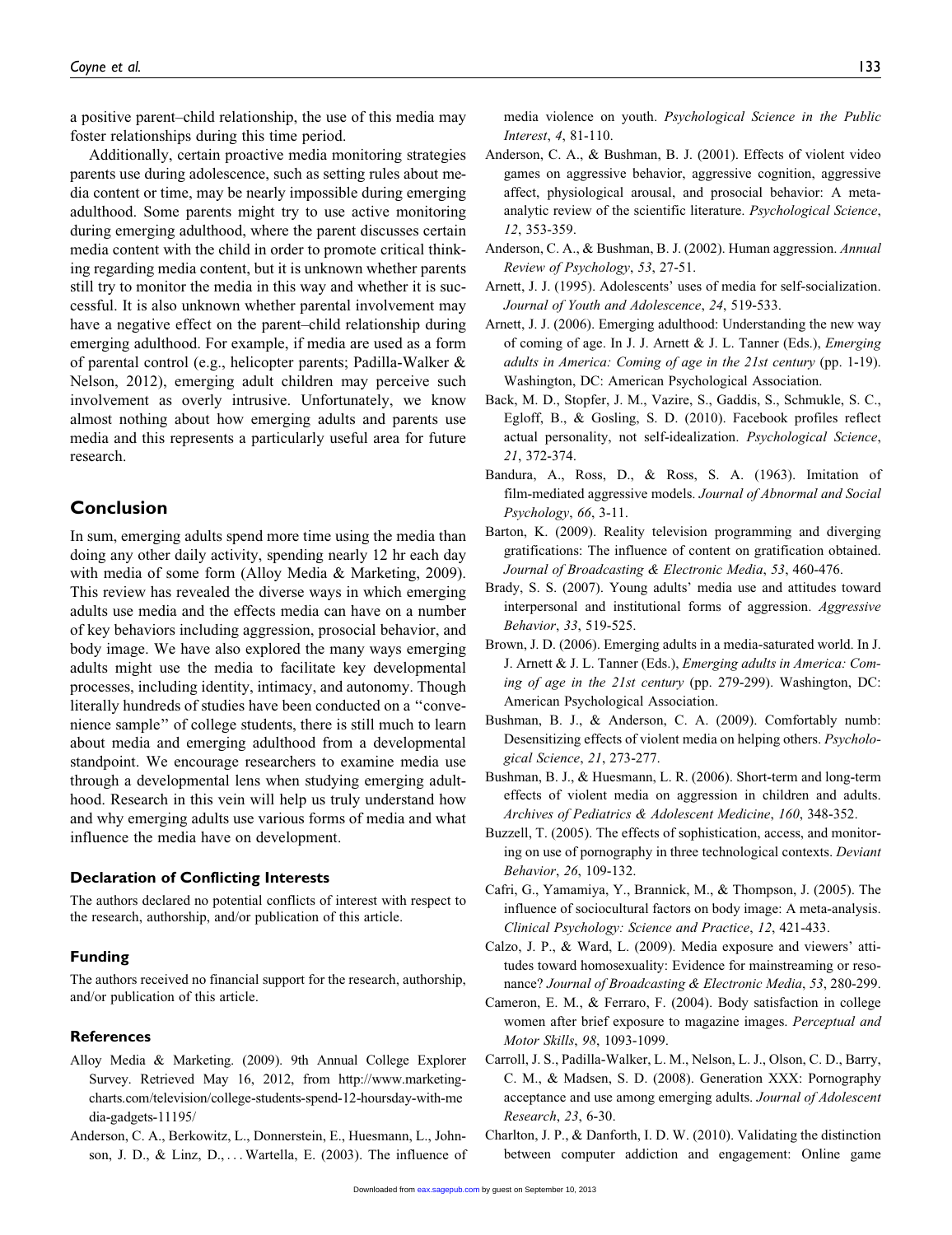playing and personality. Behaviour and Information Technology, 29, 601-613.

- Cherry, K. L. (2010). Reality TV and interpersonal relationship perceptions. Dissertation Abstracts International Section A: Humanities and Social Sciences, 70, 3245.
- Choo, H., Gentile, D. A., Sim, T., Li, D., Khoo, A., & Liau, A. K. (2010). Pathological video-gaming among Singaporean youth. Annals Academy of Medicine, 39, 822-829.
- Cole, H., & Griffiths, M. D. (2007). Social interactions in massively multiplayer online role-playing gamers. CyberPsychology & Behavior, 10, 575-583.
- Collins, W. A., & van Dulmen, M. (2006). Friendships and romance in emerging adulthood: Assessing distinctiveness in close relationships. In J. J. Arnett & J. L. Tanner (Eds.), Emerging adults in American: Coming of age in the 21st century (pp. 219-234). Washington, DC: American Psychological Association.
- Coyne, S. M., Linder, J. R., Nelson, D. A., & Gentile, D. A. (2012). "Frenemies, Fraitors, and Mean-em-aitors": Priming effects of viewing physical and relational aggression in the media on women. Aggressive Behavior, 38, 141-149.
- Coyne, S. M., Padilla-Walker, L. M., Lambert, N., Coutts, H., & Finchim, F. (2012). A whole new reason to call mom: Cell phone use and associations with parental connection and aggression. Manuscript submitted for publication.
- Coyne, S. M., Padilla-Walker, L. M., & Stockdale, L. (2012). Social networking in families. Manuscript submitted for publication.
- Coyne, S. M., Padilla-Walker, L. M., Stockdale, L., & Day, R. D. (2011). "Game on ... girls": Associations between co-playing video games and adolescent behavioral and family outcomes. Journal of Adolescent Health, 49, 160-165.
- de Zúñiga, H. G., (2012). Social media use for news and individuals' social capital, civic engagement and political participation. Journal of Computer-Mediated Communication, 17, 319-336.
- Eisenberg, N., Fabes, R. A., & Spinard, T. L. (2006). Prosocial development. In W. Damon (Series Ed.), R. M. Lerner (Series Ed.), & N. Eisenberg (Vol. Ed.), Handbook of child psychology: Vol. 3. Social, emotional, and personality development (6th ed., pp. 646-718). New York, NY: John Wiley.
- Ellison, N. B., Steinfield, C., & Lampe, C. (2007). The benefits of Facebook ''friends:'' Social capital and college students' use of online social network sites. Journal of Computer-Mediated Communication, 12, 1143-1168.
- Englander, F., Terregrossa, R. A., & Wang, Z. (2010). Internet use among college students: Tool or toy? Educational Review, 62, 85-96.
- Fouts, G., & Burggraf, K. (1999). Television situation comedies: Female body images and verbal reinforcements. Sex Roles, 40, 473-481.
- Fouts, G., & Vaughan, K. (2002). Television situation comedies: Male weight, negative references, and audience reactions. Sex Roles, 46, 439-442.
- Fraser, A. M., Padilla-Walker, L. M., Coyne, S. M., Nelson, L. J., & Stockdale, L. A. (2012). Associations between violent video gaming, empathic concern, and prosocial behavior toward strangers, friends, and family members. Journal of Youth and Adolescence, 41, 636-649.
- Gentile, D. A. (2009). Pathological video game use among youth 8 to 18: A national study. Psychological Science, 20, 594-602.
- Gentile, D. A., Choo, H., Liau, A. K., Sim, T., Li, D., Fung, D., & Khoo, A. (2011). Pathological video game use among youths: A two-year longitudinal study. Pediatrics, 127, e319-e329.
- Gentile, D. A., Coyne, S. M., & Bricolo, F. (2013). Pathological technology addictions: A review of the literature and a diagnosis paradigm. In K. Dill (Ed.), The Oxford handbook of media psychology (pp. 382-402). New York, NY: Oxford University Press.
- Gerbner, G., & Gross, L. (1976). Living with television: The violence profile. Journal of Communication, 26, 173-199.
- Gordon, C. F., Juang, L. P., & Syed, M. (2007). Internet use and wellbeing among college students: Beyond frequency of use. Journal of College Student Development, 48, 674-688.
- Greenwood, D. N., & Long, C. R. (2009). Psychological predictors of media involvement: Solitude experiences and the need to belong. Communication Research, 36, 637-654.
- Greitemeyer, T. (2011). Effects of prosocial media on social behavior: When and why does media exposure affect helping and aggression? Current Directions in Psychological Science, 20, 251-255.
- Groesz, L. M., Levine, M. P., & Murnen, S. K. (2001). The effect of experimental presentation of thin media images on body satisfaction: A meta-analytic review. International Journal of Eating Disorders, 31, 1-16.
- Hasan, Y., Bègue, L., & Bushman, B. J. (2012). Viewing the world through ''bloodred tinted glasses'': The hostile expectation bias mediates the link between violent video game exposure and aggression. Journal of Experimental Social Psychology, 48, 953-956.
- Heatherton, T. F., Mahamedi, F., Striepe, M., Field, A. E., & Keel, P. (1997). A 10-year longitudinal study of body weight, dieting, and eating disorder symptoms. Journal of Abnormal Psychology, 106, 117-125.
- Huesmann, L. R., & Eron, L. D. (1986). Television and the aggressive child: A cross-national comparison. Hillsdale, NJ: Lawrence Erlbaum.
- Huesmann, L. R., Moise-Titus, J., Podolski, C., & Eron, L. D. (2003). Longitudinal relations between children's exposure to TV violence and their aggressive and violent behavior in young adulthood: 1977-1992. Developmental Psychology, 39, 201-221.
- Hum, N. J., Chamberlin, P. E., Hambright, B. L., Portwood, A. C., Schat, A. C., & Bevan, J. L. (2011). A picture is worth a thousand words: A content analysis of Facebook profile photographs. Computers in Human Behavior, 27, 1828-1833.
- Hussin, M., Frazier, S., & Thompson, J. (2011). Fat stigmatization on YouTube: A content analysis. *Body Image*, 8, 90-92.
- Igarashi, T., & Yoshida, T. (2003). The effect of the use of mobile phone text messages on freshmen's loneliness during the transition to college. Japanese Journal of Psychology, 74, 379-385.
- Jacob, C., Guéguen, N., & Boulbry, G. (2010). Effects of songs with prosocial lyrics on tipping behavior in a restaurant. International Journal of Hospitality Management, 29, 761-763.
- Jacobsen, W. C., & Forste, R. (2011). The wired generation: Academic and social outcomes of electronic media use among university students. Cyberpsychology, Behavior, and Social Networking, 14, 275-280.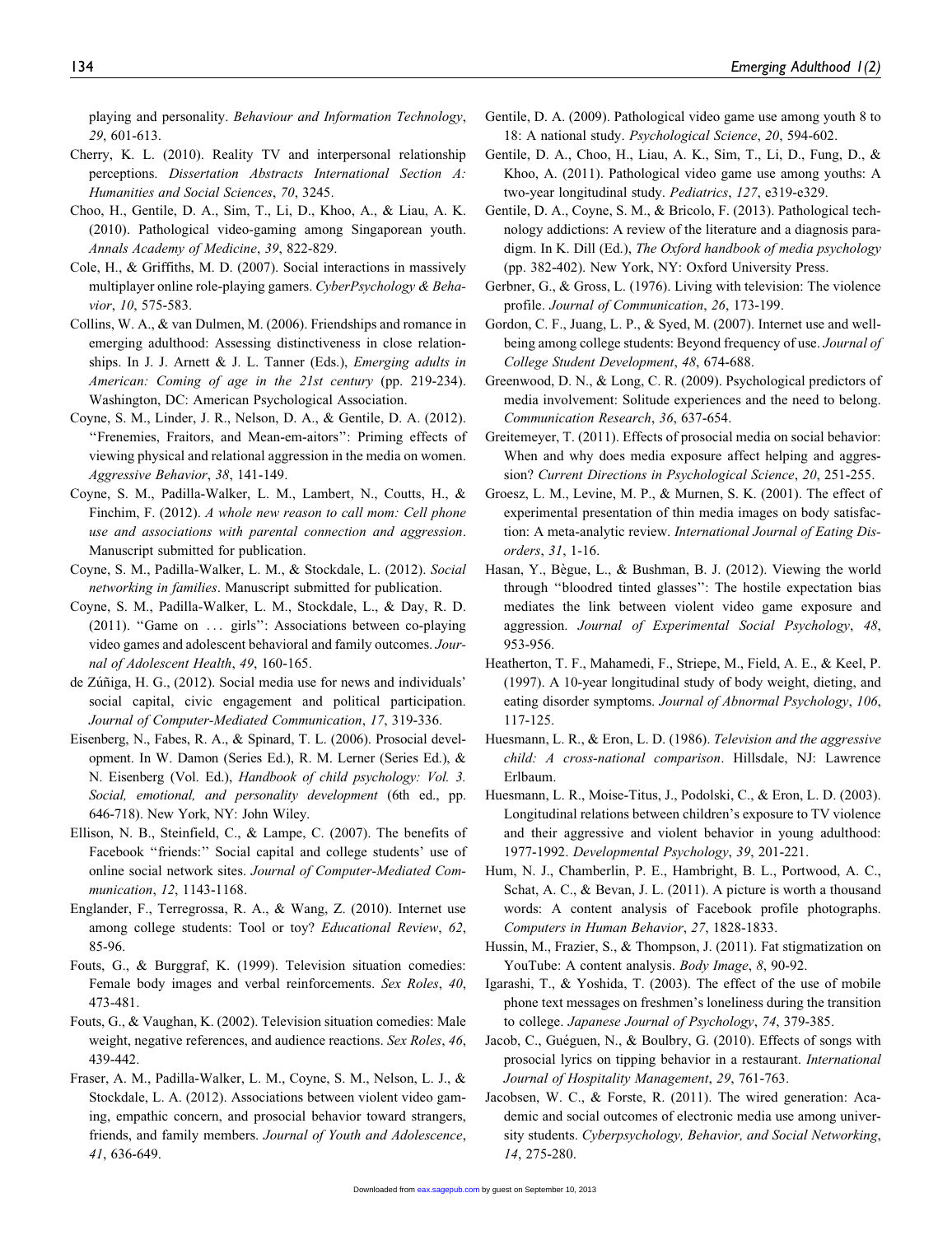- Jones, S. (2002). The Internet goes to college: How students are living in the future with today's technology. Washington, DC: Pew Internet & American Life Project.
- Jones, S. (2003). Let the games begin: Gaming technology and college students. Washington, DC: Pew Internet & American Life Project.
- Junco, R. R., Heiberger, G. G., & Loken, E. E. (2011). The effect of Twitter on college student engagement and grades. Journal of Computer Assisted Learning, 27, 119-132.
- Kaiser Family Foundation. (2010). Generation M2: Media in the lives of 8- to 18- year olds. Menlo Park, CA: Author.
- Katz, E., Blumler, J. G., & Gurevitch, M. (1974). Utilization of mass communication by the individual. In J. G. Blumler & E. Katz (Eds.), The uses of mass communication: Current perspectives on gratifications research (pp. 19-32). Beverly Hills, CA: Sage.
- Kaufman, L. (1980). Prime-time nutrition. Journal of Communication, 30, 37-40.
- Klein, H., & Shiffman, K. S. (2005). Thin is 'in' and stout is 'out': What animated cartoons tell viewers about body weight. Eating and Weight Disorders, 10, 107-116.
- Knobloch, S., & Zillmann, D. (2003). Appeal of love themes in popular music. Psychological Reports, 93, 653-658.
- Kraut, R., Kiesler, S., Boneva, B., Cummings, J., Helgeson, V., & Crawford, A. (2002). Internet paradox revisited. Journal of Social Issues, 58, 49-74.
- Kraut, R., Patterson, M., Lundmark, V., Kiesler, S., Mukopadhyay, T., & Scherlis, W. (1998). Internet paradox: A social technology that reduces social involvement and psychological well-being? American Psychologist, 53, 1017-1031.
- Kujath, C. L. (2011). Facebook and MySpace: Complement or substitute for face-to-face interaction?" CyberPsychology, Behavior, and Social Networking, 14, 75-78.
- Kushin, M., & Yamamoto, M. (2010). Did social media really matter? College students' use of online media and political decision making in the 2008 election. Mass Communication & Society, 13, 608-630.
- Lee, M. J., Bichard, S. L., Irey, M., Walt, H., & Carlson, A. (2009). Television viewing and ethnic stereotypes: Do college students form stereotypical perceptions of ethnic groups as a result of heavy television consumption? Howard Journal of Communications, 20, 95-110.
- Lefkowitz, E. S., & Gillen, M. M. (2006). ''Sex is just a normal part of life'': Sexuality in emerging adulthood. In J. J. Arnett & J. L. Tanner (Eds.), Emerging adults in American: Coming of age in the 21st century (pp. 235-256). Washington, DC: American Psychological Association.
- Lenhart, A., Madden, M., Smith, A., Purcell, K., Kickuhr, K., & Rainie, L. (2011). Teens, kindness and cruelty on social network sites. Pew Internet & American Life Project. Retrieved August 17, 2012, from [http://pewinternet.org/Reports/2011/Teens-and](http://pewinternet.org/Reports/2011/Teens-and-social-media/Part-1/Social-network-sites.aspx)[social-media/Part-1/Social-network-sites.aspx](http://pewinternet.org/Reports/2011/Teens-and-social-media/Part-1/Social-network-sites.aspx)
- Lonsdale, A. J., & North, A. C. (2011). Why do we listen to music? A uses and gratifications analysis. British Journal of Psychology, 102, 103-134.
- Malkin, A. R., Wornian, K., & Chrisler, J. C. (1999). Women and weight: Gendered messages on magazine covers. Sex Roles, 40, 647-655.
- Manago, A. M., Graham, M. B., Greenfield, P. M., & Salimkhan, G. (2008). Self-presentation and gender on MySpace. Journal of Applied Developmental Psychology, 29, 446-458.
- Manago, A. M., Taylor, T., & Greenfield, P. M. (2012). Me and my 400 friends: The anatomy of college students' Facebook networks, their communication patterns, and well-being. Developmental Psychology, 48, 369-380.
- Mehdizadeh, S. (2010). Self-presentation 2.0: Narcissism and self-esteem on Facebook. Cyberpsychology, Behavior, and Social Networking, 13, 357-364.
- Mokhtari, K., Reichard, C. A., & Gardner, A. (2009). The impact of Internet and television use on the reading habits and practices of college students. Journal of Adolescent & Adult Literacy, 52, 609-619.
- Muise, A., Christofides, E., & Desmerais, S. (2009). More information than you ever wanted: Does Facebook bring out the green-eyed monster of jealousy? CyberPsychology & Behavior, 12, 441-444.
- National Center for Education Statistics. (2002). The condition of education, 2002. Washington, DC: U.S. Department of Education. Retrieved from<ww.nces.gov>
- National Endowment for the Arts. (2004). Reading at risk: A survey of literacy reading in America. Washington, DC: Author.
- Nelson, L. J. (2009) An examination of emerging adulthood in Romanian college students. International Journal of Behavioral Development, 33, 412-420.
- Nelson, L. J., Badger, S., & Wu, B. (2004). The influence of culture in emerging adulthood: Perspectives of Chinese college students. International Journal of Behavioral Development, 28, 26-36.
- Nelson, L. J., & Barry, C. M. (2005). Distinguishing features of emerging adulthood: The role of self-classification as an adult. Journal of Adolescent Research, 20, 242-262.
- Nelson, L. J., & Padilla-Walker, L. M. (2012). Flourishing and floundering: Trajectories of emerging adulthood. Manuscript submitted for publication.
- Nelson, L. J., Padilla-Walker, L. M., & Carroll, J. S. (2010). ''I believe it is wrong, but I still do it'': A comparison of religious young men who do versus do not use pornography. Psychology of Religion and Spirituality, 2, 136-147.
- Nelson, L. J., Padilla-Walker, L. M., Carroll, J. S., Madsen, S., Barry, C. M., & Badger, S. (2007). 'If you want me to treat you like an adult, start acting like one!' Comparing the criteria for adulthood among emerging adults and their parents. Journal of Family Psychology, 21, 665-674.
- Nelson, L. J., Padilla-Walker, L. M., Christensen, K. J., Evans, C. A., & Carroll, J. A. (2011). Parenting in emerging adulthood: An examination of parenting clusters and correlates. Journal of Youth and Adolescence, 40, 730-743.
- Nelson, L. J., Willoughby, B., & Padilla-Walker, L. M. (2012). Views of life during emerging adulthood. Manuscript submitted for publication.
- Norman, J. (2012). From cave paintings to the Internet: Chronological and thematic studies on the history of information and media. Retrieved December 6, 2012, from [http://www.historyofinforma](http://www.historyofinformation.com/expanded.php? era=2011)[tion.com/expanded.php? era](http://www.historyofinformation.com/expanded.php? era=2011)=[2011](http://www.historyofinformation.com/expanded.php? era=2011)
- Padilla-Walker, L. M. (2007). Adolescents' developmental needs in relation to media use. In J. J. Arnett (Ed.), Encyclopedia of children, adolescents, and the media (Vol. 1, pp. 2-5). Thousand Oaks, CA: Sage.
- Padilla-Walker, L. M., & Coyne, S. M. (2011). "Turn that thing off!" Parent and adolescent predictors of proactive media monitoring. Journal of Adolescence, 34, 705-715.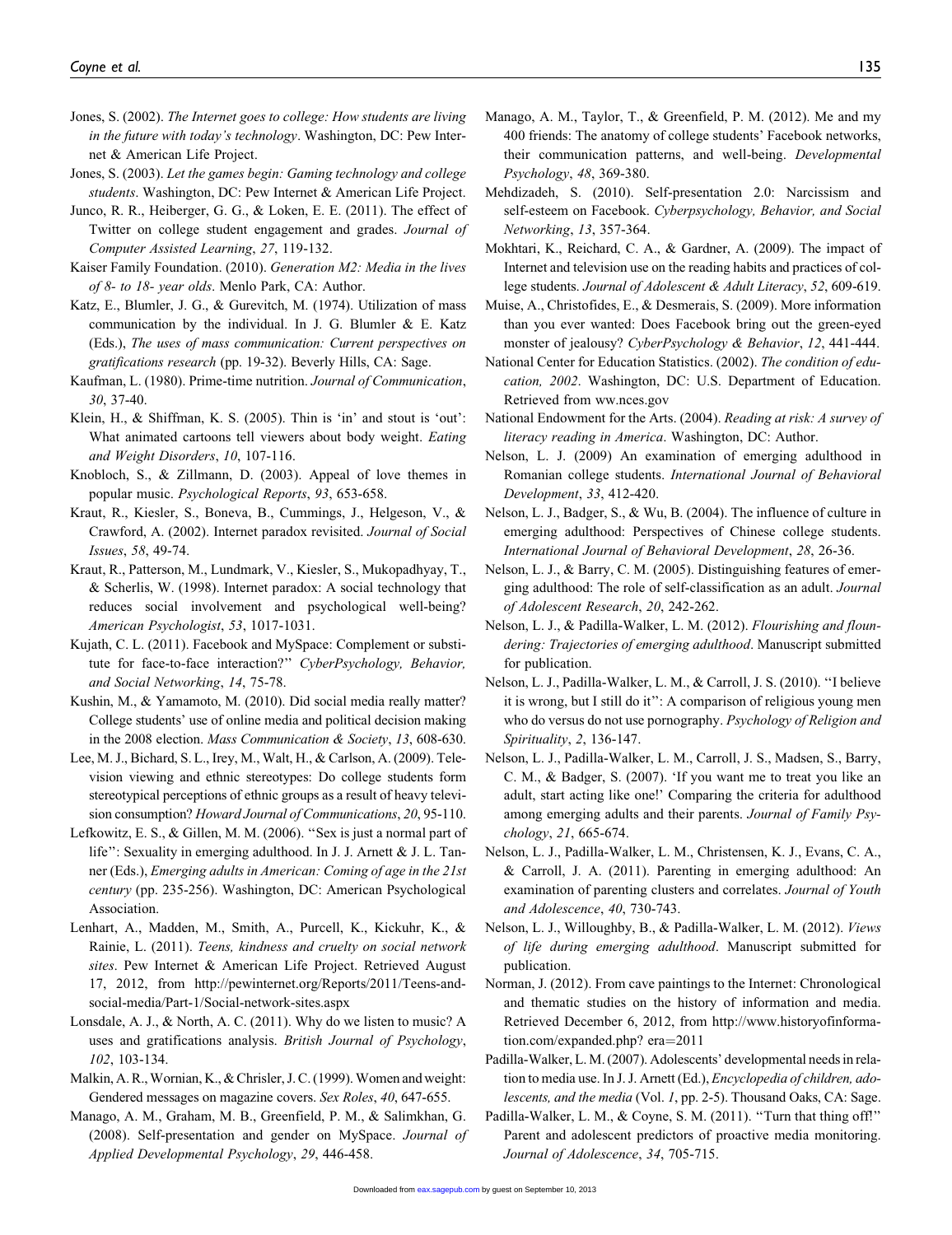- Padilla-Walker, L. M., Coyne, S. M., & Fraser, A. (2012). Getting a high speed family connection: Associations between family media use and family connection. Family Relations, 61, 426-440.
- Padilla-Walker, L. M., Coyne, S. M., Fraser, A. M., Dyer, W. J., & Yorgason, J. B. (2012). Latent growth curve analysis of proactive media monitoring during adolescence. Journal of Adolescence, 35, 1153-1165.
- Padilla-Walker, L. M., & Nelson, L. J. (2012). Black Hawk Down? Establishing helicopter parenting as a distinct construct from other forms of parental control during emerging adulthood. Journal of Adolescence, 35, 1177-1190.
- Padilla-Walker, L. M., Nelson, L. J., Carroll, J. S., & Jensen, A. C. (2010). More than a just a game: Video game and Internet use during emerging adulthood. Journal of Youth and Adolescence, 39, 103-113.
- Parks, M. R., & Roberts, L. D. (1998). "Making Moosic": The development of personal relationships on line and a comparison to their off–line counterparts. Journal of Social and Personal Relationships, 15, 517-537.
- Pempek, T. A., Yermolayeva, Y. A., & Calvert, S. L. (2009). College students' social networking experiences on Facebook. Journal of Applied Developmental Psychology, 30, 227-238.
- Phinney, J. S. (2006). Ethnic identity exploration in emerging adulthood. In J. J. Arnett & J. L. Tanner (Eds.), *Emerging adults in* American: Coming of age in the 21st century (pp. 117-134). Washington, DC: American Psychological Association.
- Potts, R., & Belden, A. (2009). Parental guidance: A content analysis of MPAA motion picture rating justifications 1993-2005. Current Psychology: A Journal for Diverse Perspectives on Diverse Psychology Issues, 28, 266-283.
- Ravaja, N., Saari, T., Turpeinen, M., Laarni, J., Salminen, M., & Kivikangas, M. (2006). Spatial presence and emotions during video game playing: Does it matter with whom you play? Presence, 15, 381-392.
- Regnerus, M., & Uecker, J. (2011). Premarital sex in America: How young Americans meet, mate, and think about marrying. New York, NY: Oxford University Press.
- Reifman, A., Arnett, J. J., & Colwell, M. J. (2007, Summer). Emerging adulthood: Theory, assessment, and application. Journal of Youth Development, 2.
- Roberts, D., Foeher, U., & Rideout, V. (2005). Generation M: Media in the lives of 8-18 year olds. Menlo Park, CA: Kaiser Family Foundation.
- Rubin, A. M. (2002). The uses-and-gratifications perspective of media effects. In J. Bryant & D. Zillmann (Eds.), Media effects: Advances in theory and research (2nd ed., pp. 525-548). Mahwah, NJ: Lawrence Erlbaum.
- Seiter, L., & Nelson, L. J. (2011). An examination of emerging adulthood in college students and non-students in India. Journal of Adolescent Research, 26, 506-536.
- Selfhout, M. H. W., Delsing, M. J. M. H., ter Bogt, T. F. M., & Meeus, W. H. J. (2008). Heavy metal and hip-hop style preferences and externalizing problem behavior: A two-wave longitudinal study. Youth & Society, 39, 435-452.
- Shadel, W. G., Martino, S. C., Setodji, C., & Scharf, D. (2012). Momentary effects of exposure to prosmoking media on college students' future smoking risk. Health Psychology, 31, 460-466.
- Sheldon, K. M., Abad, N., & Hinsch, C. (2011). A two-process view of Facebook use and relatedness need-satisfaction: Disconnection drives use, and connection rewards it. Journal of Personality and Social Psychology, 100, 766-775.
- Silverstein, B., Perdue, L., Peterson, B., & Kelly, E. (1986). The role of mass media in promoting a thin standard of bodily attractiveness of women. Sex Roles, 14, 519-532.
- Silverstein, B., & Perlick, D. (1995). The cost of competence: Why inequality causes depression, eating disorders, and illness in women. New York, NY: Oxford University Press.
- Smith, A. (2011). Americans and their phones. Retrieved on June 4, 2012, from<http://pewinternet.org/Reports/2011/Cell-Phones.aspx>
- Smith, S. W., Smith, S. L., Pieper, K. M., Yoo, J. H., Ferris, A. L., Downs, E., & Bowden, B. (2006). Altruism on American television: Examining the amount of, and context surrounding, acts of helping and sharing. Journal of Communication, 56, 707-727.
- Strasburger, V. C. (2009). Why do adolescent health researchers ignore the impact of the media? Journal of Adolescent Health, 44, 203-205.
- Stout, H. (2010). Antisocial networking? The New York Times. Retrieved May 30, 2012, from [http://www.nytimes.com/2010/05/](http://www.nytimes.com/2010/05/02/fashion/02BEST.html? pagewanted=1&_r=1&ref=fashion) [02/fashion/02BEST.html? pagewanted](http://www.nytimes.com/2010/05/02/fashion/02BEST.html? pagewanted=1&_r=1&ref=fashion)= $1&\mathcal{K}$  r= $1&\mathcal{K}$ ref=[fashion](http://www.nytimes.com/2010/05/02/fashion/02BEST.html? pagewanted=1&_r=1&ref=fashion)
- Swanson, D. L. (1979). The uses and gratifications approach to mass communications research. Communication Research, 6, 3-112.
- Taylor, D. A., & Altman, I. (1987). Communication in interpersonal relationships: Social penetration processes. In M. E. Roloff & G. R. Miller (Eds.), Interpersonal processes: New directions in communication research. (pp. 257-277). Thousand Oaks, CA: Sage.
- Thelen, M. H., Mann, L. M., Pruitt, J., & Smith, M. (1987). Bulimia: Prevalence and component factors in college women. Journal of Psychosomatic Research, 31, 73-78.
- Tosun, L. R. (2012). Motives for Facebook use and expressing ''true self" on the Internet. Computers in Human Behavior, 28, 1510-1517.
- Wang, Z., Tchernev, J. M., & Solloway, T. (2012). A dynamic longitudinal examination of social media use, needs, and gratifications among college students. Computers in Human Behavior, 28, 1829-1839.
- Ward, L., Epstein, M., Caruthers, A., & Merriwether, A. (2011). Men's media use, sexual cognitions, and sexual risk behavior: Testing a mediational model. Developmental Psychology, 47, 592-602.
- Ward, L., Gorvine, B., & Cytron-Walker, A. (2002). Would that really happen? Adolescents' perceptions of sexual relationships according to prime-time television. In J. D. Brown, J. R. Steele & K. Walsh-Childers (Eds.), Sexual teens, sexual media: Investigating media's influence on adolescent sexuality (pp. 95-123). Mahwah, NJ: Lawrence Erlbaum.
- Waterman, A. S. (1999). Issues of identity formation revisited: United States and the Netherlands. Developmental Review, 19, 462-479.
- Whitaker, J. L., & Bushman, B. J. (in press). ''Boom, Headshot!'': Effect of violent video game play and controller type on firing aim and accuracy. Communication Research.
- Wiseman, C. V., Gray, J. J., Mosimann, J. E., & Ahrens, A. H. (1992). Cultural expectations of thinness in women: An update. International Journal of Eating Disorders, 11, 85-89.
- Wiseman, C. V., Gunning, F. M., & Gray, J. J. (1993). Increasing pressure to be thin: 19 years of diet products in television commercials. Eating Disorders, 1, 52-61.